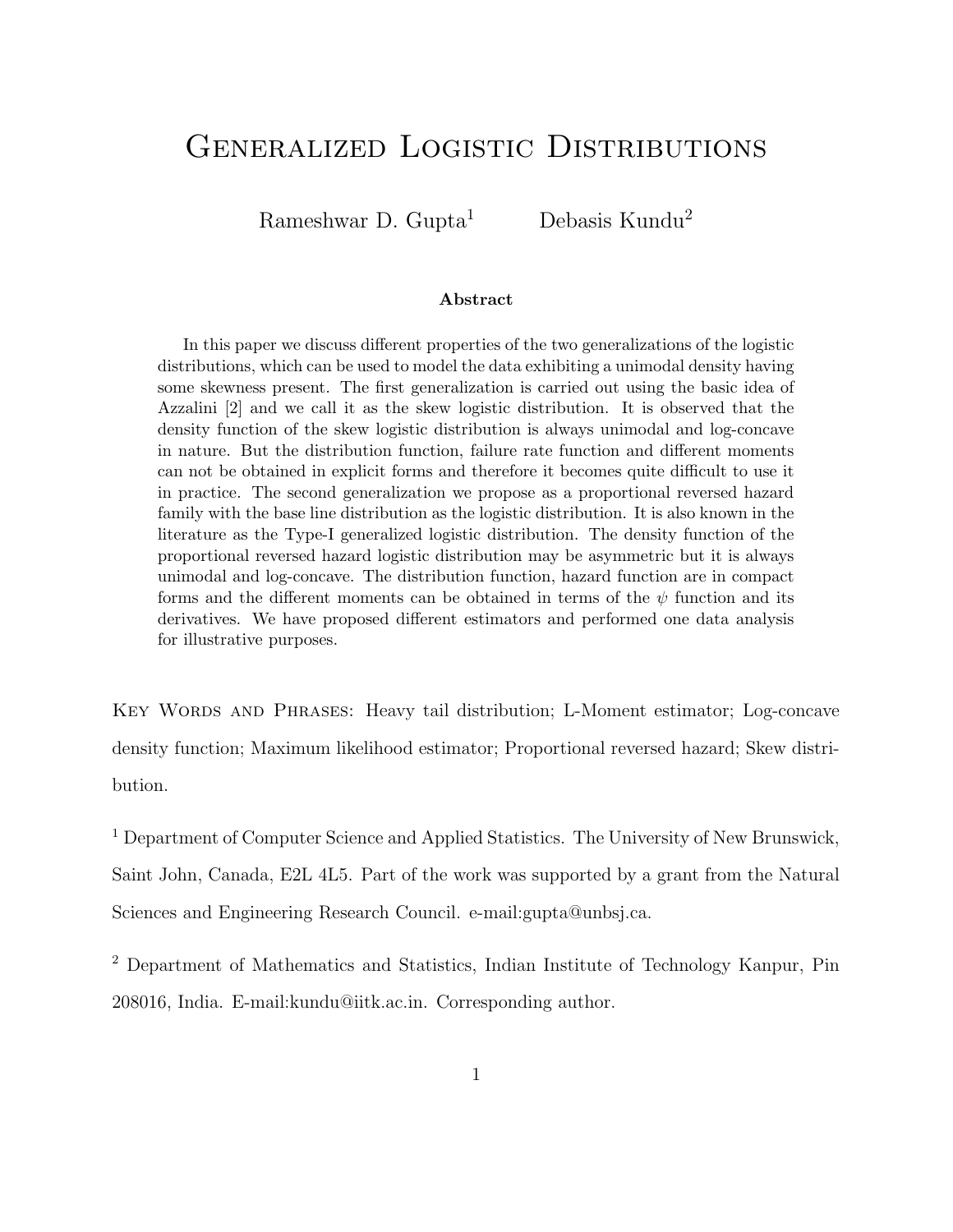## 1 INTRODUCTION

The random variable  $X$  has the logistic distribution if it has the following cumulative distribution function (CDF);

$$
F(x; \mu, \sigma) = \frac{1}{1 + e^{-\frac{x - \mu}{\sigma}}}; \quad -\infty < x < \infty,\tag{1}
$$

for any arbitrary location parameter  $\mu$  and for the scale parameter  $\sigma > 0$ . The probability density function (PDF) corresponding to the CDF (1) is

$$
f(x; \mu, \sigma) = \frac{e^{-\frac{x-\mu}{\sigma}}}{\sigma \left(1 + e^{-\frac{x-\mu}{\sigma}}\right)^2}; \quad -\infty < x < \infty. \tag{2}
$$

Clearly, the PDF given in (2) is symmetric about the location parameter  $\mu$ . From now on the logistic distribution with the PDF given in (2) will be denoted as  $L(\mu, \sigma)$ .

In this paper, we mainly consider two different generalizations of the logistic distribution by introducing skewness parameters. It may be mentioned that although several skewed distribution functions exist on the positive real axis, but not many skewed distributions are available on the whole real line, which are easy to use for data analysis purpose. The main idea is to introduce the skewness parameter, so that the generalized logistic distribution can be used to model data exhibiting a unimodal density function having some skewness present in the data, a feature which is very common in practice.

Recently, skewed distributions have played an important role in the statistical literature since the pioneering work of Azzalini [2]. He has provided a methodology to introduce skewness in a normal distribution. Since then a number of papers appeared in this area, see for example the monograph by Genton [7] for some recent references.

The first generalization is carried out using the idea of Azzalini [2] and we name it as the skew logistic distribution. It is observed that using the same basic principle of Azzalini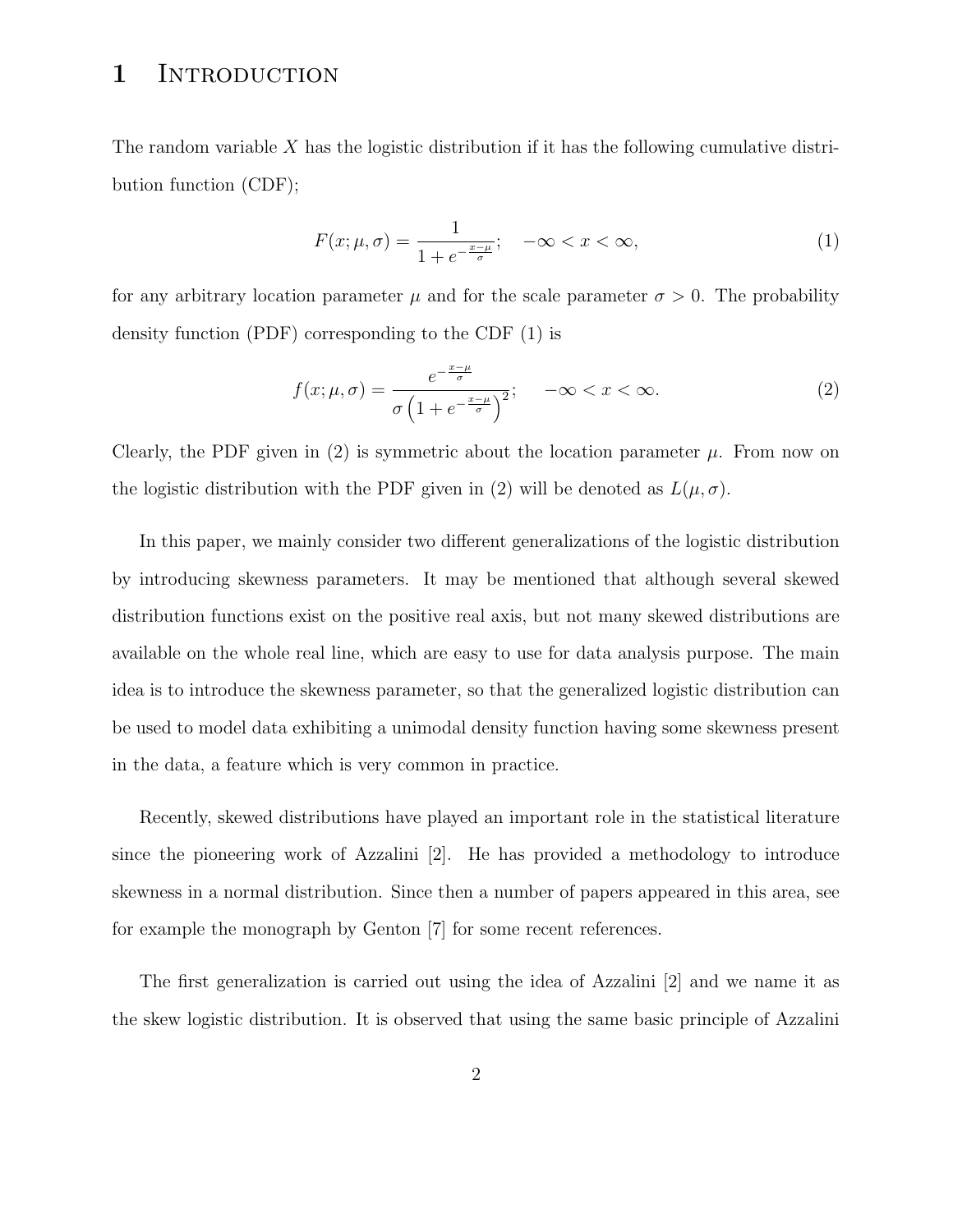[2], the skewness can be easily introduced to the logistic distribution. It has location, scale and skewness parameters. It is observed that the PDF of the skew logistic distribution can have different shapes with both positive and negative skewness depending on the skewness parameter. It has heavier tails than the skew normal distribution proposed by Azzalini [2]. Although the PDF of the skew logistic distribution is unimodal and log-concave, but the distribution function, failure rate function and the different moments can not be obtained in explicit forms. Moreover, it is observed that even when the location and scale parameters are known, the maximum likelihood estimator of the skewness parameter may not always exist. Due to this problem, it becomes difficult to use this distribution for data analysis purposes.

The second generalization can be viewed as a family of proportional reverse hazard distribution functions, when the base line distribution is the two-parameter logistic distribution. It was originally proposed as a generalization of the logistic distribution by Ahuja and Nash [1], see also Johnson, Kotz and Balakrishnan [9], Balakrishnan and Leung [6], Olapade [10] and the references cited therein. It is also known in the literature as the Type-I generalized logistic distribution, but we prefer to call it as the proportional reversed hazard logistic (PRHL) distribution. The PRHL distribution has also location, scale and skewness parameters. It can be both positively and negatively skewed depending on the skewness parameter, but the PDF is always unimodal and log-concave. In this case, the distribution function, hazard function have explicit forms and moments can be expressed in terms of digamma and polygamma functions. Zelterman [13] showed that if all the three parameters are unknown, then the maximum likelihood estimators do not exist. However, it is observed that if the location parameter is known, then the maximum likelihood estimators of the scale and skewness parameters exist. We propose some alternate estimators and use them for analyzing one real data set.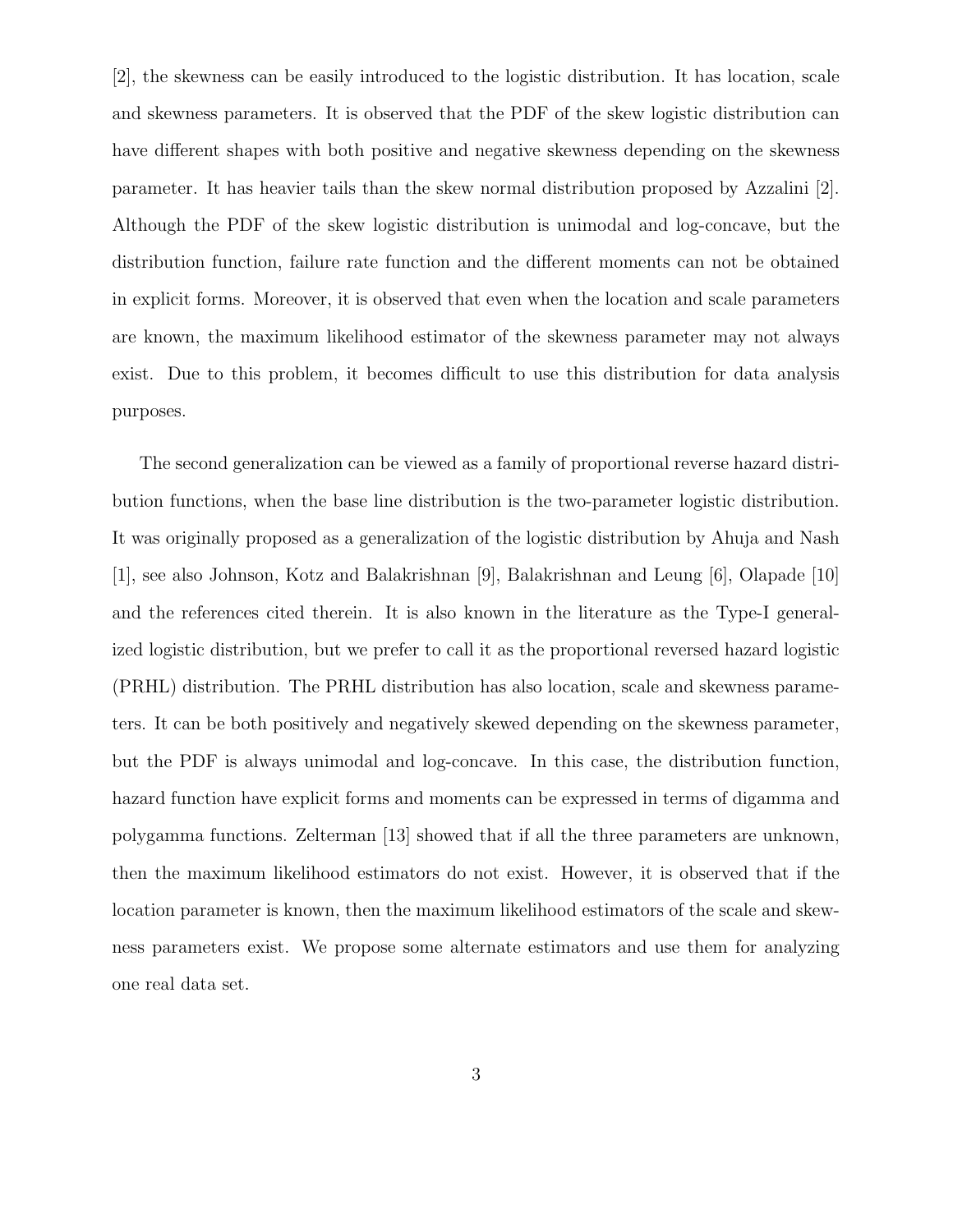The rest of the paper is organized as follows. In section 2, we briefly describe some basic properties of the logistic distribution and provide some new interpretations. In section 3, we introduce the skew logistic distribution and in section 4, we describe the PRHL distribution. Estimation of the different parameters are presented in Section 5. For illustrative purposes, one data set is analyzed in section 6. Finally conclusions appear in Section 7.

# 2 Some Basic Properties of the Logistic Distribu-**TION**

In this section we briefly describe some of the basic properties of the logistic distribution, which will be used in its generalizations. The logistic distribution has been used in many different fields, for detailed description of the various properties and applications, the readers are referred to the monograph of Balakrishnan [5] or Chapter 23 of Johnson, Kotz and Balakrishnan [9]. In this section, we mainly assume  $\mu = 0$  and  $\sigma = 1$ , *i.e.* the standard logistic distribution and we will denote  $F(x; 0, 1) = F(x)$ .

Note that the standard logistic distribution can be obtained as

$$
f(x;0,1) = \int_0^\infty e^{-x} e^{-\alpha e^{-x}} e^{-\alpha} d\alpha,
$$
\n(3)

i.e., it is the exponential mixture of extreme value distributions. It is a symmetric distribution around 0 with the points of inflection at  $\pm$  0.53. The shape of the logistic distribution is very similar to that of the normal distribution, but it is more peaked in the center and has heavier tails than the normal distribution. This particular heavy tailed property of the logistic distribution can be used to produce heavy tailed skewed distribution, which is often required for data analysis purposes.

If  $X \sim L(0, 1)$  (here  $\sim$  means 'has the distribution'), the moment generating function of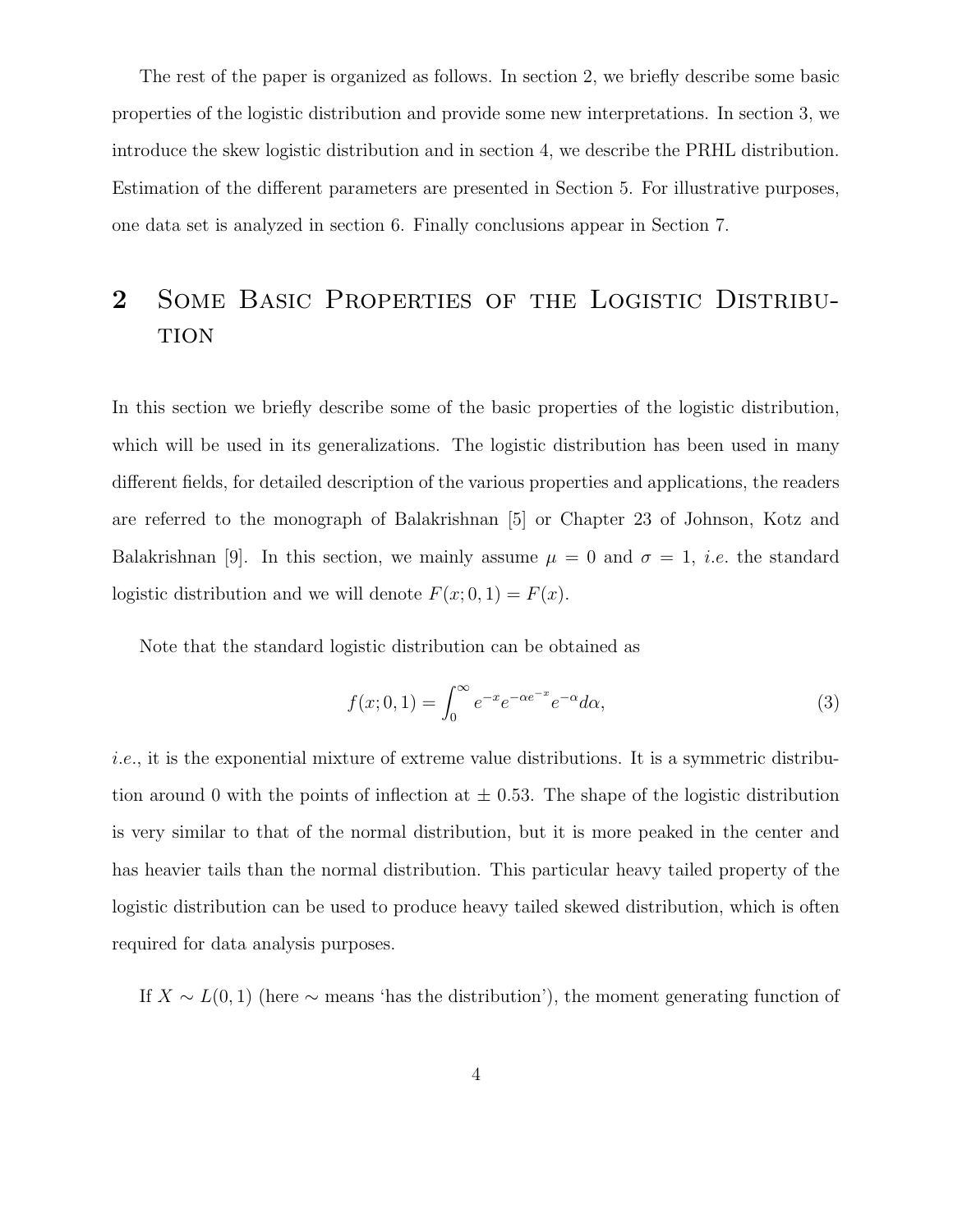$X$  is

$$
M_X(t) = \Gamma(1-t)\Gamma(1+t); \quad -1 < t < 1,\tag{4}
$$

the cumulant generating function;

$$
Q_X(t) = \ln M_X(t) = \ln \Gamma(1 - t) + \ln \Gamma(1 + t) - 1 < t < 1.
$$
 (5)

The first four central moments of  $L(0,1)$  are  $\mu_1 = 0$ ,  $\mu_2 =$  $\pi^2$  $\frac{1}{3}$ ,  $\mu_3 = 0$  and  $\mu_4 =$  $7\pi^4$ 15 . The  $k - th$  probability weighted moment is

$$
\beta_k = E(X(F(X))^k) = \int_{-\infty}^{\infty} x e^{-x} (1 + e^{-x})^{-(k+1)-1},\tag{6}
$$

therefore, the first four L-moments, see Hosking [8], are  $\lambda_1 = 0$ ,  $\lambda_2 = 3$ ,  $\lambda_3 = 0$  and  $\lambda_4 = \frac{1}{6}$  $\frac{1}{6}$ .

Interestingly, for  $L(0, 1)$ , the hazard function  $h(x)$  and the distribution function  $F(x)$  are identical. Therefore,  $L(0, 1)$  has an increasing failure rate and it increases from 0 to 1. Since it is symmetric about 0, the reversed hazard rate at x is the hazard rate at  $-x$ . Therefore, the reversed hazard rate  $r(x)$  and the survival rate  $S(x) = 1 - F(x)$  are identical. Moreover, for all  $-\infty < x < \infty$ ,

$$
h(x)r(x) = f(x),
$$
  $h(x) + r(x) = 1,$  and  $\frac{h(x)}{r(x)} = e^x.$  (7)

The mean residual life function or remaining life expectation at age  $x$  is

$$
e(x) = E(X - x | X > x) = \frac{\ln F(x)}{F(x)},
$$
\n(8)

and it characterizes the logistic distribution. Another interesting property of the  $L(0,1)$ distribution and which is usually used to generate logistic distribution from the uniform generator is the following. If U is a uniform random variable on  $(0, 1)$ , then  $\ln \left( \frac{U}{1} \right)$  $1-U$ ¶ has the  $L(0, 1)$  distribution. Moreover, it can be easily shown by simple transformation technique that if  $G(\cdot)$  is any absolutely continuous distribution function of the random variable Y, then  $\ln \left( \frac{G(Y)}{1 - G(Y)} \right)$  $1-G(Y)$ ) and  $\ln \left( \frac{h_Y(Y)}{Y} \right)$  $r_Y(Y)$  $\setminus$ follow  $L(0, 1)$ , here  $h_Y(\cdot)$  and  $r_Y(\cdot)$  denote the hazard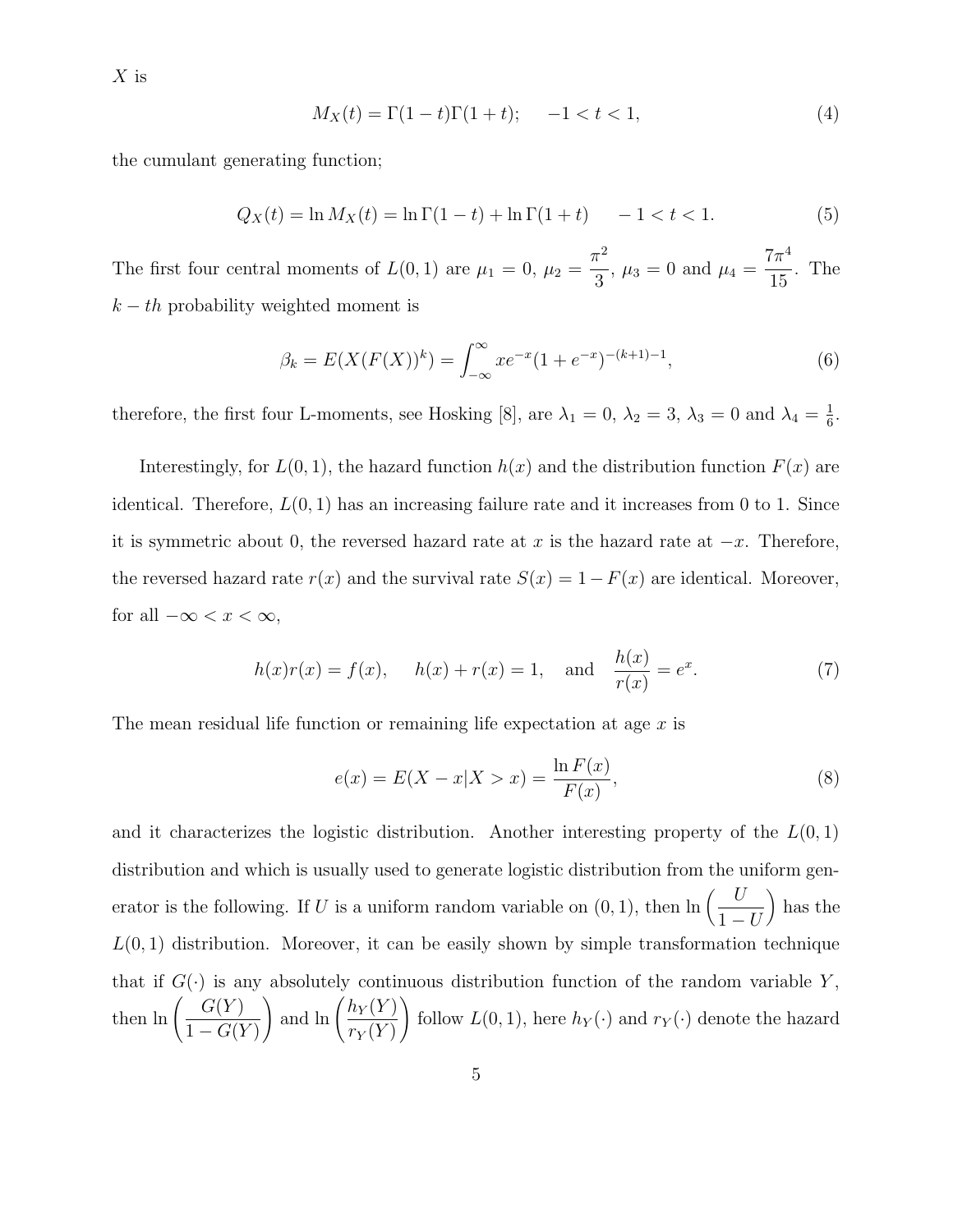function and reversed hazard function of Y respectively. Suppose  $Y_1$  and  $Y_2$  are two independent exponential random variables with mean  $\lambda_1$  and  $\lambda_2$  respectively, then  $\ln\left(\frac{Y_1}{Y}\right)$  $Y_2$ ¶ ∼ L  $\ln\left(\frac{\lambda_1}{\lambda}\right)$  $\lambda_2$  $\setminus$ , 1 ). When  $\lambda_1 = \lambda_2$ , then  $\ln \left( \frac{Y_1}{Y_2} \right)$  $Y_2$  $\Big) \sim L(0, 1)$ . It provides new interpretations of the logistic distribution. We will see later that this particular idea can be used to generalize logistic distribution in various ways.

### 3 SKEW LOGISTIC DISTRIBUTION

Azzalini [2] proposed the skew normal distribution, which has the following density function;

$$
f_{SN}(x; \alpha) = 2\Phi(\alpha x)\phi(x); \quad -\infty < x < \infty,\tag{9}
$$

here  $\alpha$  is the skewness parameter,  $\phi(.)$  and  $\Phi(.)$  are the density function and distribution function of the standard normal random variable. A motivation of the above model has been elegantly exhibited by Arnold et al. [3]. Although, Azzalini has been extended the standard normal distribution function to the form (9), but it has been observed that similar method can be applied to any symmetric density function. For example, if  $f(\cdot)$  is any symmetric density function defined on  $(-\infty,\infty)$  and  $F(\cdot)$  is its distribution function, then for any  $\alpha \in (-\infty, \infty),$ 

$$
2F(\alpha x)f(x); \quad -\infty < x < \infty,\tag{10}
$$

is a proper density function and it is skewed if  $\alpha \neq 0$ . This property has been studied extensively in the literature to study skew-t and skew-Cauchy distributions. Along the same line we define the skew logistic distribution with the skewness parameter  $\alpha$  as follows. If a random variable  $X$  has the following density function

$$
f_1(x; \alpha) = \frac{2e^{-x}}{(1 + e^{-x})^2 (1 + e^{-\alpha x})}; \quad -\infty < x < \infty,
$$
\n(11)

then we say that X has a skew-logistic  $(SL)$  distribution with skewness parameter  $\alpha$ . For brevity we will denote it by  $SL(\alpha)$ . Clearly (11) is a proper density function and  $\alpha = 0$ ,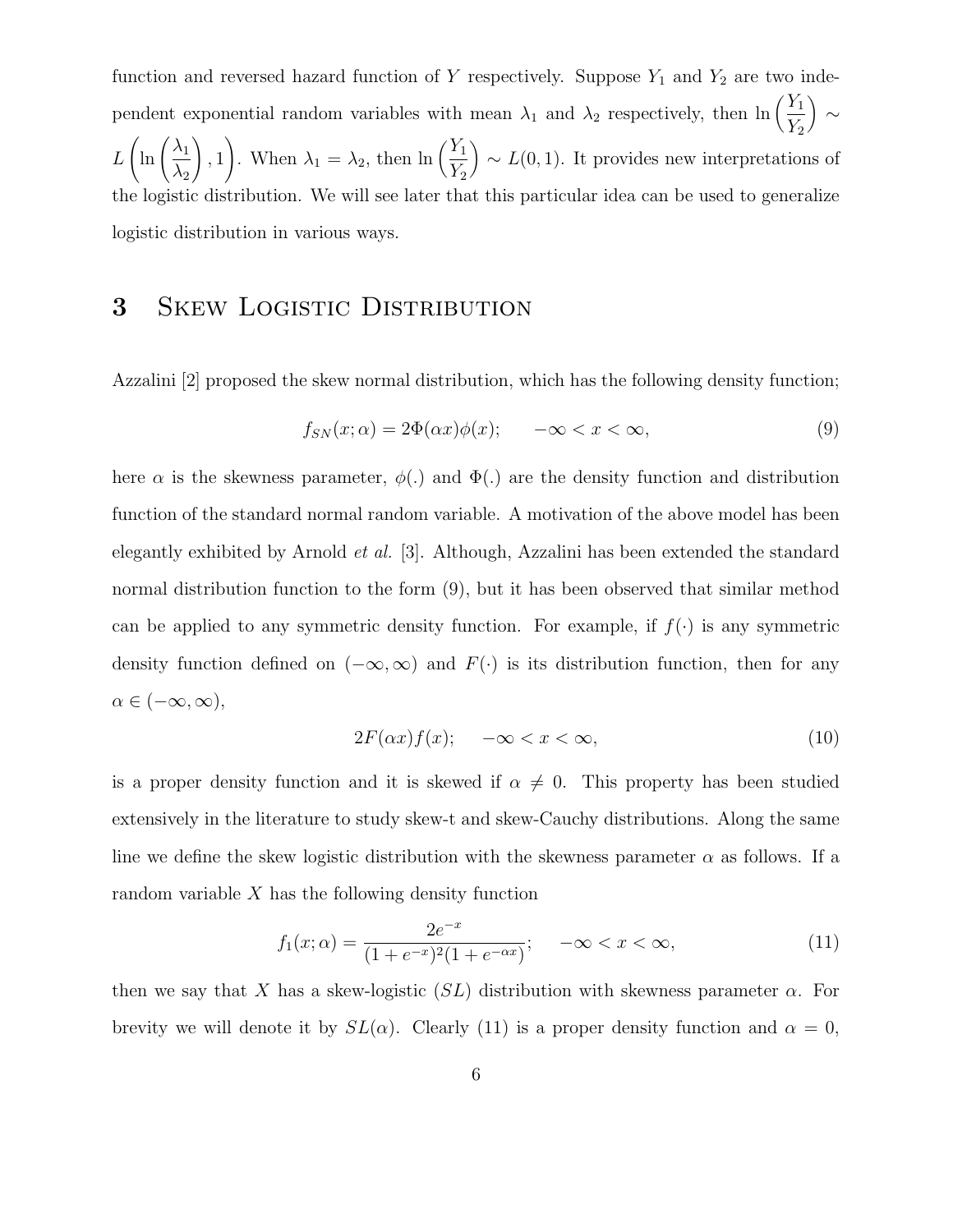corresponds to the standard logistic distribution. Note that the location parameter  $\mu \in$  $(-\infty,\infty)$  and the scale parameter  $\lambda > 0$  can be easily introduced in (11) as follows;

$$
f_1(x; \alpha, \mu, \lambda) = \frac{2\lambda e^{-\lambda(x-\mu)}}{(1 + e^{-\lambda(x-\mu)})^2 (1 + e^{-\alpha\lambda(x-\mu)})}; \quad -\infty < x < \infty,
$$
\n<sup>(12)</sup>

and we will denote it  $SL(\alpha, \mu, \lambda)$ . Therefore  $SL(\alpha, 0, 1) = SL(\alpha)$ . Before discussing different properties of  $SL(\alpha)$ , first let us look at the shapes of the density function of  $SL(\alpha)$  for different values of  $\alpha$  in Figure 1.



Figure 1: Different density functions of the skew logistic distribution.

From Figure 1 it is clear that  $SL(\alpha)$  is positively skewed when  $\alpha$  is positive. It takes similar shapes on the negative side for  $\alpha < 0$ . Therefore,  $SL(\alpha)$  can take positive and negative skewness. As  $\alpha$  goes to  $\pm \infty$ , it converges to the half logistic distribution. Comparing with the shapes of the skew normal density function of Azzalini [2], it is clear that  $SL(\alpha)$ produces heavy tailed skewed distribution than the skew normal ones. For large values of α, the tail behaviors of the different members of the  $SL(α)$  family are very similar, which is apparent from (11) also. It is clear from Figure 1 that the tail behaviors of the different family members of  $SL(\alpha)$  are same for large values of  $\alpha$ . Some of the properties which are true for skew normal distribution are also true for skew logistic distribution. For example: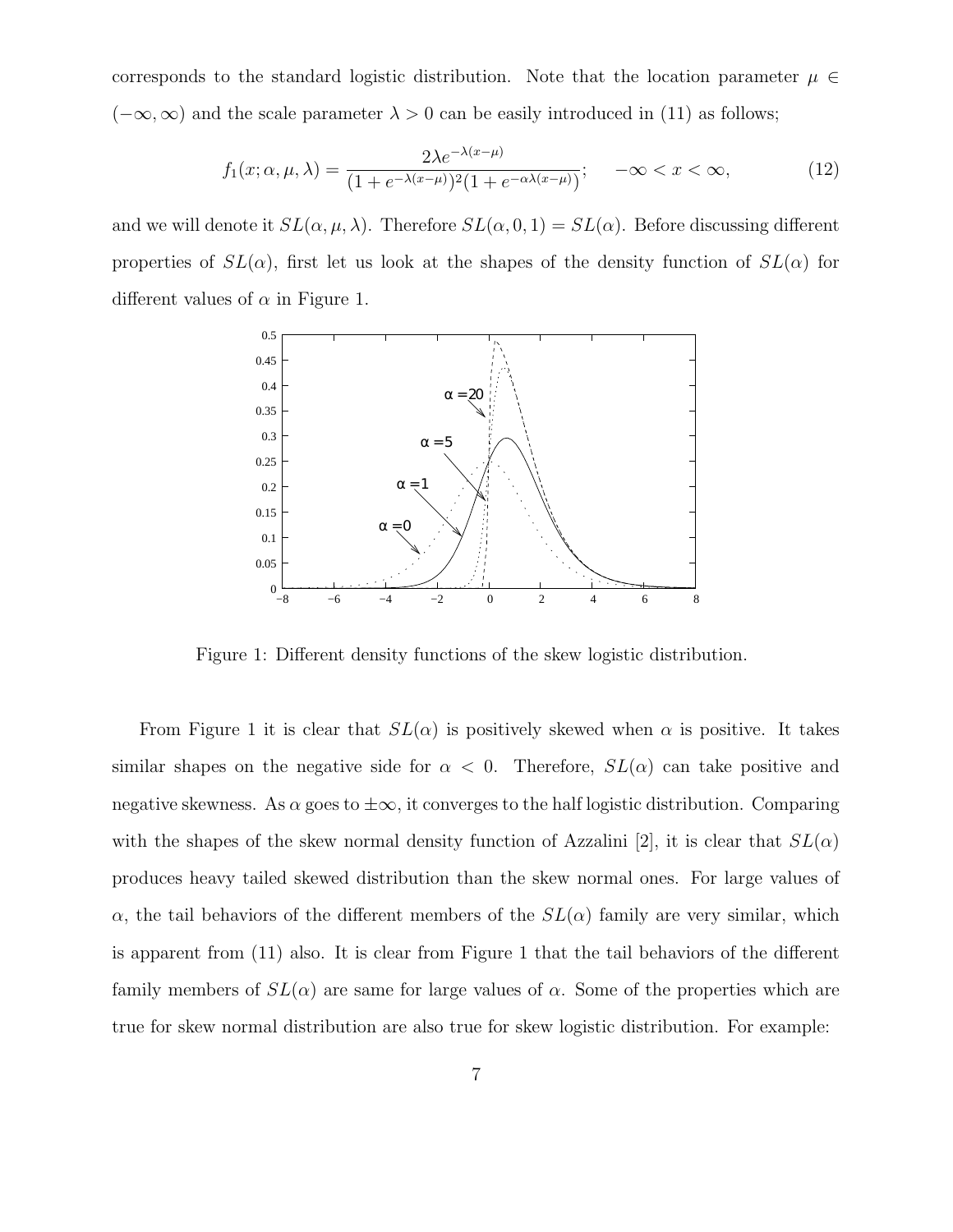- PROPERTY 1: Consider X and Y to be independent and identically distributed  $(i.i.d.)$ standard logistic distributions with distribution and density functions as  $F(\cdot)$  and  $f(\cdot)$ respectively. The conditional distribution of X given  $Y < \alpha X$  is given by  $2F(\alpha x)f(x)$ .
- PROPERTY 2: The skew logistic distribution is log-concave and therefore it is unimodal. For a given  $\alpha$ , the mode can be obtained as the root of the following equation

$$
\frac{\alpha e^{-\alpha}}{1 + e^{-\alpha x}} = \frac{1 - e^{-x}}{1 + e^{-x}}.
$$

- PROPERTY 3: The skew logistic random variable has increasing failure rates for all values of  $\alpha$  and hence it has decreasing mean residual life.
- PROPERTY 4: The skew logistic random variable has decreasing reversed hazard rate.
- PROPERTY 5: Let  $X_{1:m} < \ldots < X_{m:m}$  be the order statistics from a sample of size m from  $SL(\alpha)$ , then  $X_{i:m}$  for  $i = i, ..., m$  has a log-concave density function.

Comments: It should be mentioned that although we have mentioned these properties for skew logistics distribution, but there is nothing particular about the logistic distribution. The base distribution can be changed to any other symmetric distribution with log-concave density function, then the above properties will still be true.

GENERATION OF SKEW LOGISTIC DISTRIBUTION: Note that the generation of skew logistic random numbers is quite straight forward mainly using the property 1. The following algorithm can be used to generate Z, which has  $SL(\alpha)$  distribution, for a given  $\alpha$ , from uniform  $(0, 1)$  random deviates.

- Step 1: Suppose  $U_1$  and  $U_2$  are two uniform random numbers. Consider  $X = -\ln \frac{1 U_1}{U_1}$  $U_1$ and  $Y = -\ln \frac{1 - U_2}{U}$  $U_2$ .
- Step 2: If  $X < \alpha Y$  then  $Z = X$ , otherwise  $Z = -X$ .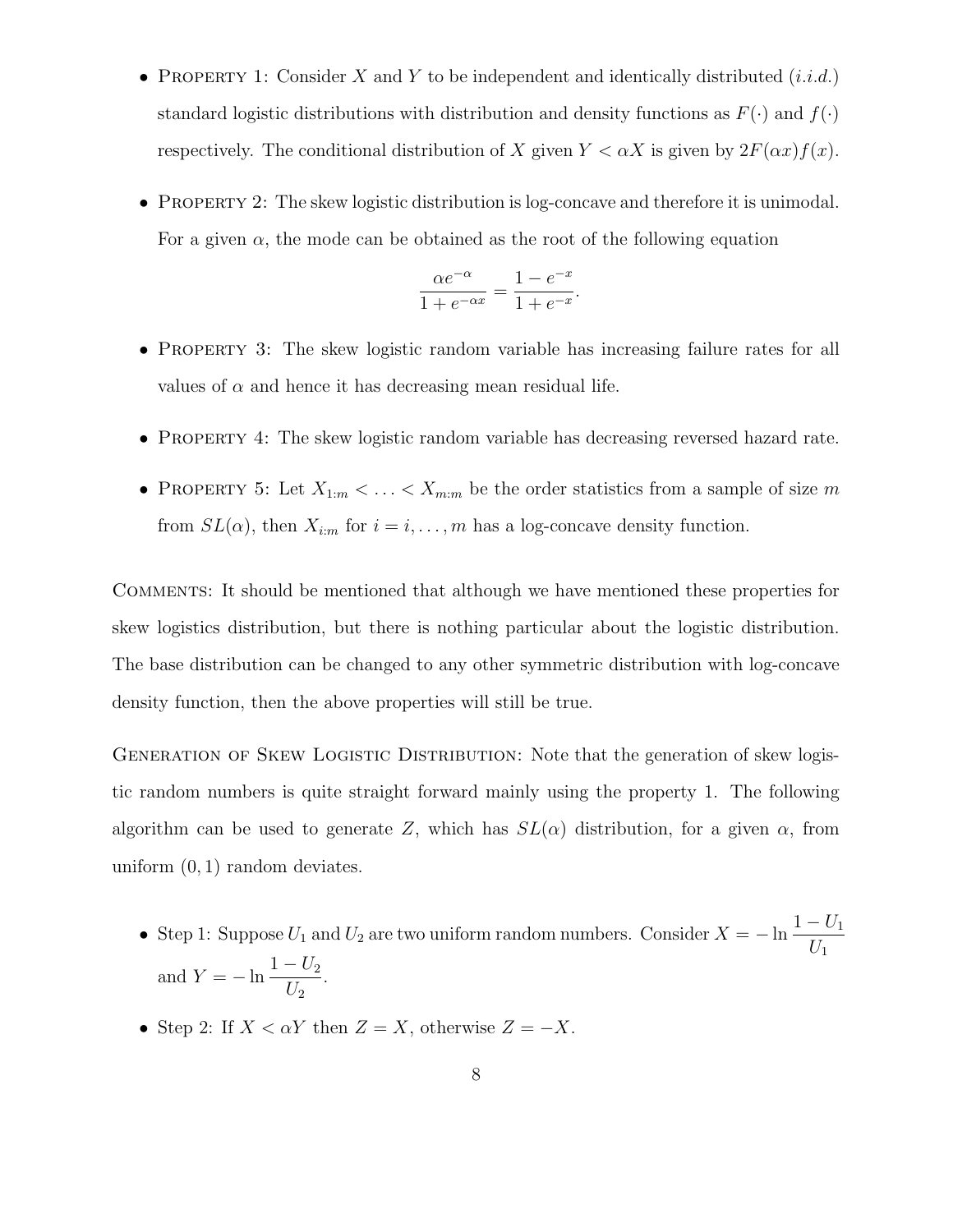It is observed that the mean of  $SL(\alpha)$  increases from 0 to 1.3862 as  $\alpha$  varies from 0 to  $\infty$ . The mode is 0 when  $\alpha$  is 0, and then it increases as  $\alpha$  increases and it reaches its maximum at  $\alpha = 1.665$  and then gradually decreases to 0 as  $\alpha \longrightarrow \infty$  The variance is a decreasing function of  $\alpha$ . At  $\alpha = 0$ , the variance is 3.2899 and it decreases to 1.3681 as  $\alpha \longrightarrow \infty$ . The skewness is an increasing function of  $\alpha$  and it increases from 0 to 1.540 as  $\alpha$  varies from 0 to ∞. Note that the range of achievable skewness of the skew logistic distribution, namely (−1.540, 1.540) is more than the range of achievable skewness of skew normal distribution, which is  $\sqrt{ }$ −  $\sqrt{(2/\pi)(4/\pi - 1)}$  $\frac{(1-2/\pi)^{3/2}}{(1-2/\pi)^{3/2}},$  $\sqrt{(2/\pi)(4/\pi - 1)}$  $(1-2/\pi)^{3/2}$  $\setminus$  $\approx$  (-0.9953, 0.9953). Therefore, it is clear that the skew logistic distribution will be more flexible than the skew normal distribution for data analysis purpose.

## 4 Proportional Reversed Hazard Logistic Distribu-**TION**

In the previous section we introduced the skew logistic distribution along the same line as Azzalini's skew normal distribution and discussed several properties. Although that is the very natural way of introducing skewness in the logistic distribution, but it is observed that different moments and the distribution function can not be expressed in compact form. Therefore, even if the skew logistic distribution has several desirable theoretical properties, it becomes very difficult to use it for data analysis purposes, particularly numerical problems become quite complicated if the data are censored.

In this section we discuss another generalization of the logistic distribution using the idea of the proportional reversed hazard family. This particular distribution is not completely new in the literature. It is already available and known as the Type-I generalized logistic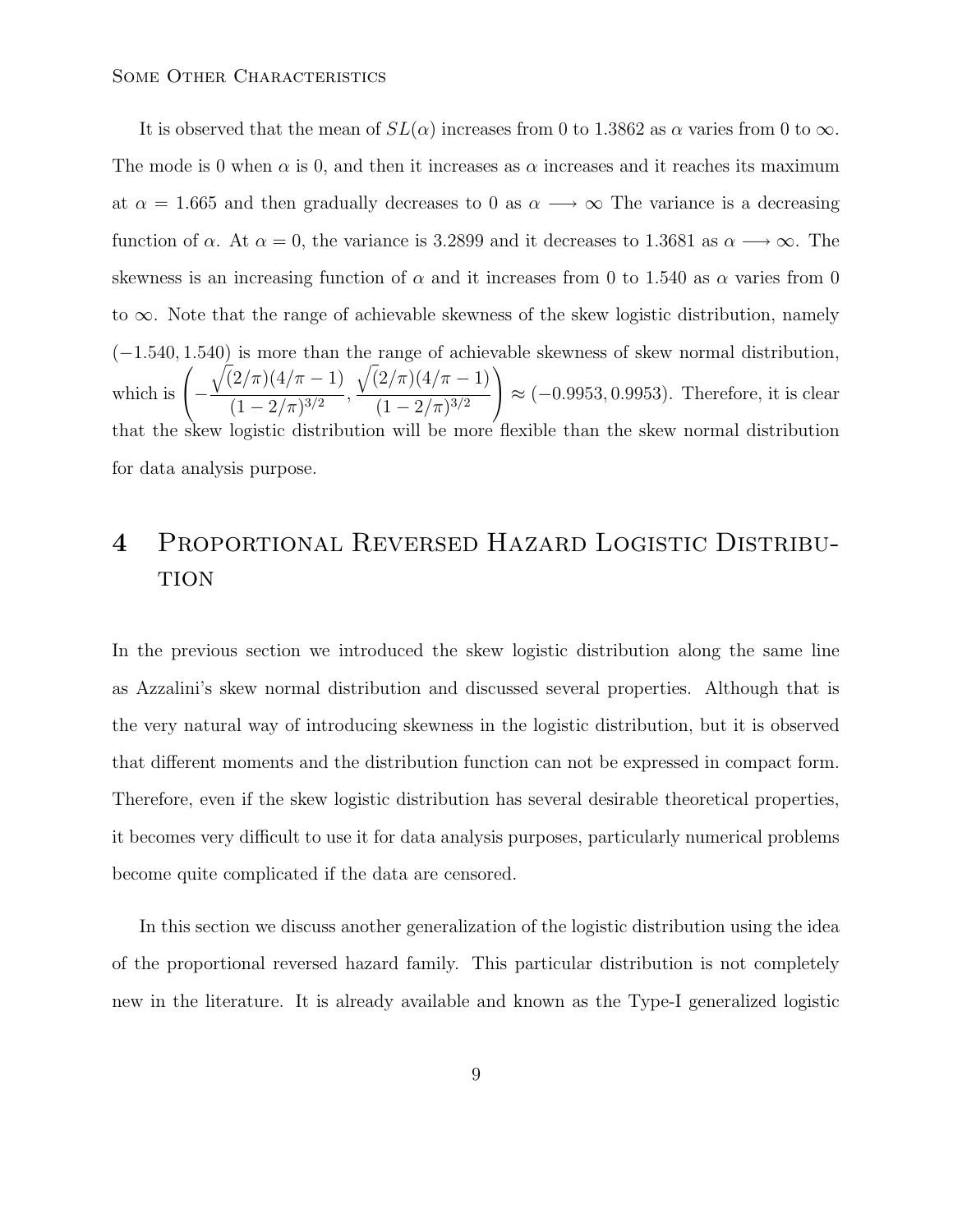distribution, see Johnson, Kotz and Balakrishnan [9]. The main aim of this section is to view this distribution as a proportional reversed hazard distribution and discuss its several properties. From now on, we name this distribution as the proportional reversed hazard logistic (PRHL) distribution. It is observed that the PRHL distribution has several advantages over skew logistic distribution. For example, PRHL distribution has explicit distribution function and hazard function. The moments can be obtained in terms of the known  $\psi$  functions and its derivatives. Therefore, it is expected that the PRHL distribution can be more useful than the skew logistic distribution for data analysis purposes.

#### 4.1 BACKGROUND

The following definitions are needed for further development.

DEFINITION: Suppose  $X$  is a absolutely continuous random variable with density function and distribution function as  $f(\cdot)$  and  $F(\cdot)$  respectively, then the reversed hazard function, say  $r(\cdot)$  of X can be defined as follows;

$$
r(x) = \frac{f(x)}{F(x)}.\t(13)
$$

DEFINITION: Suppose X is a absolutely continuous random variable with CDF  $F(\cdot)$  and reversed hazard function  $r(\cdot)$ . The family of random variables with reversed hazard function of the form  $\{\alpha r(\cdot); \ \alpha > 0\}$  is called the proportional reversed hazard family and the CDF  $F(\cdot)$  is called the base line CDF of that family.

Therefore, if Y is a member of the reversed hazard family with the base line CDF and PDF as  $F(\cdot)$  and  $f(\cdot)$ , respectively. If the reversed hazard function of Y is  $\alpha r(\cdot)$  for some  $\alpha > 0$ , then the distribution function of Y, say  $G(\cdot)$ , becomes;

$$
G(x) = [F(x)]^{\alpha},\tag{14}
$$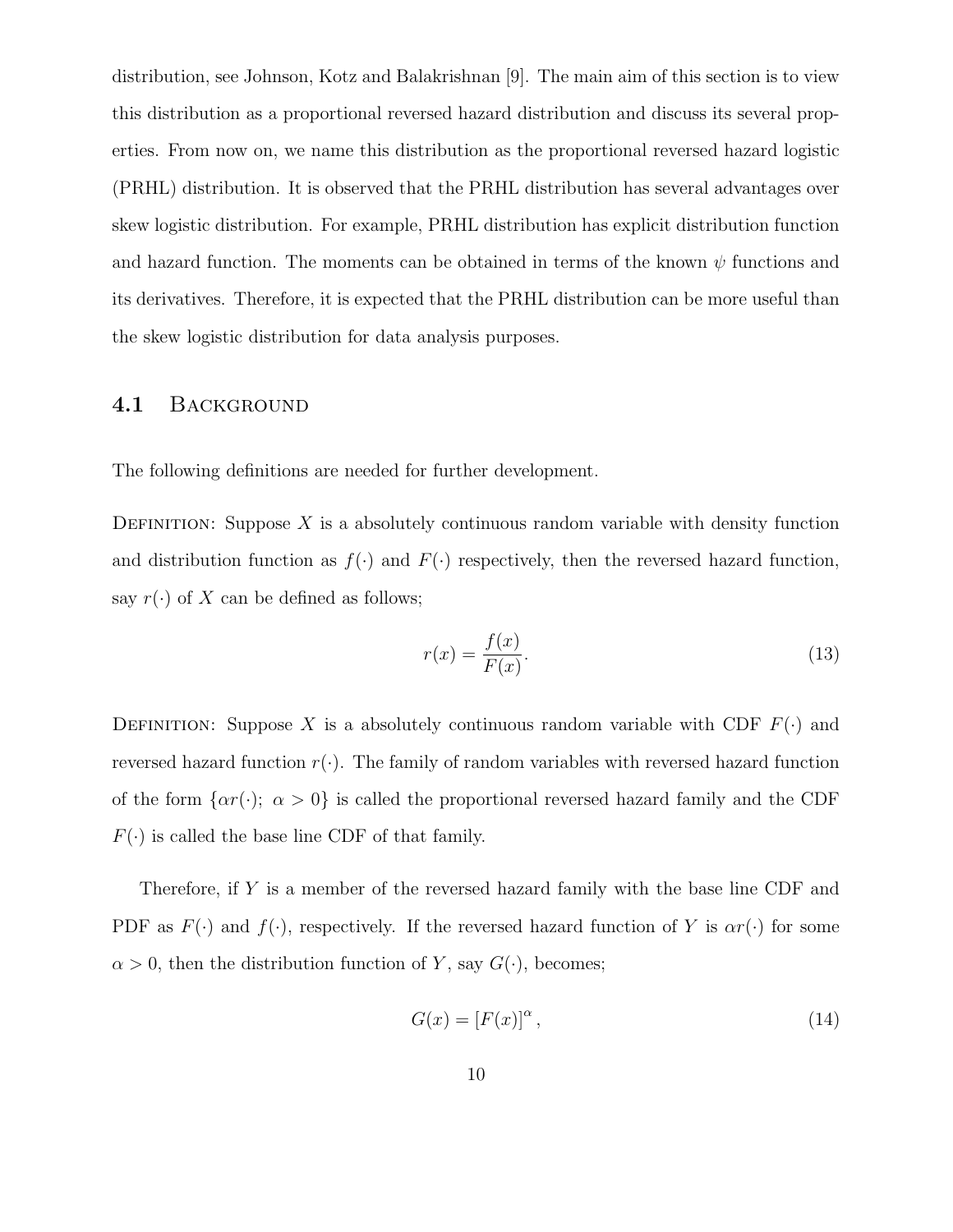and the corresponding PDF becomes

$$
g(x) = \alpha \left[ F(x) \right]^{\alpha - 1} f(x). \tag{15}
$$

#### 4.2 PRHL DISTRIBUTION

Based on the discussions of the previous section, we can define the PRHL family as the proportional reversed hazard family with the base line distribution as the logistic distribution. Therefore, if a random variable  $X$  has the following PDF;

$$
f_2(x; \alpha) = \frac{\alpha e^{-x}}{(1 + e^{-x})^{\alpha + 1}}; \quad -\infty < x < \infty,
$$
\n(16)

for  $\alpha > 0$ , then we say X follows proportional reversed hazard logistic (PRHL) distribution with proportionality parameter  $\alpha$ . For brevity, we will denote it by PRHL( $\alpha$ ). It is clear that (16) is a proper density function and it has the following CDF;

$$
F_2(x; \alpha) = \left(1 + e^{-x}\right)^{-\alpha}; \quad -\infty < x, < \infty. \tag{17}
$$

Its hazard function and the reversed hazard function can be explicitly expressed as

$$
h_2(x; \alpha) = \frac{\alpha e^{-x}}{(1 + e^{-x})^{\alpha + 1} - (1 + e^{-x})}; \quad -\infty < x, < \infty,
$$
\n(18)

and

$$
r_2(x; \alpha) = \frac{\alpha e^{-x}}{1 + e^{-x}}; \quad -\infty < x, < \infty,\tag{19}
$$

respectively. In this case also the location parameter  $\mu \in (-\infty, \infty)$  and scale parameter  $\lambda > 0$  also can be easily introduced in (16) as follows;

$$
f_2(x; \alpha, \mu, \lambda) = \frac{\alpha \lambda e^{-\lambda(x-\mu)}}{\left(1 + e^{-\lambda(x-\mu)}\right)^{\alpha+1}}; \quad -\infty < x < \infty,\tag{20}
$$

and we will denote it by  $\text{PRHL}(\alpha, \mu, \lambda)$ . In this case  $\text{PRHL}(\alpha) = \text{PRHL}(\alpha, 0, 1)$ . In the next subsection we discuss different properties of  $\text{PRHL}(\alpha)$  which can be easily translated to PRHL $(\alpha, \mu, \lambda)$  very easily.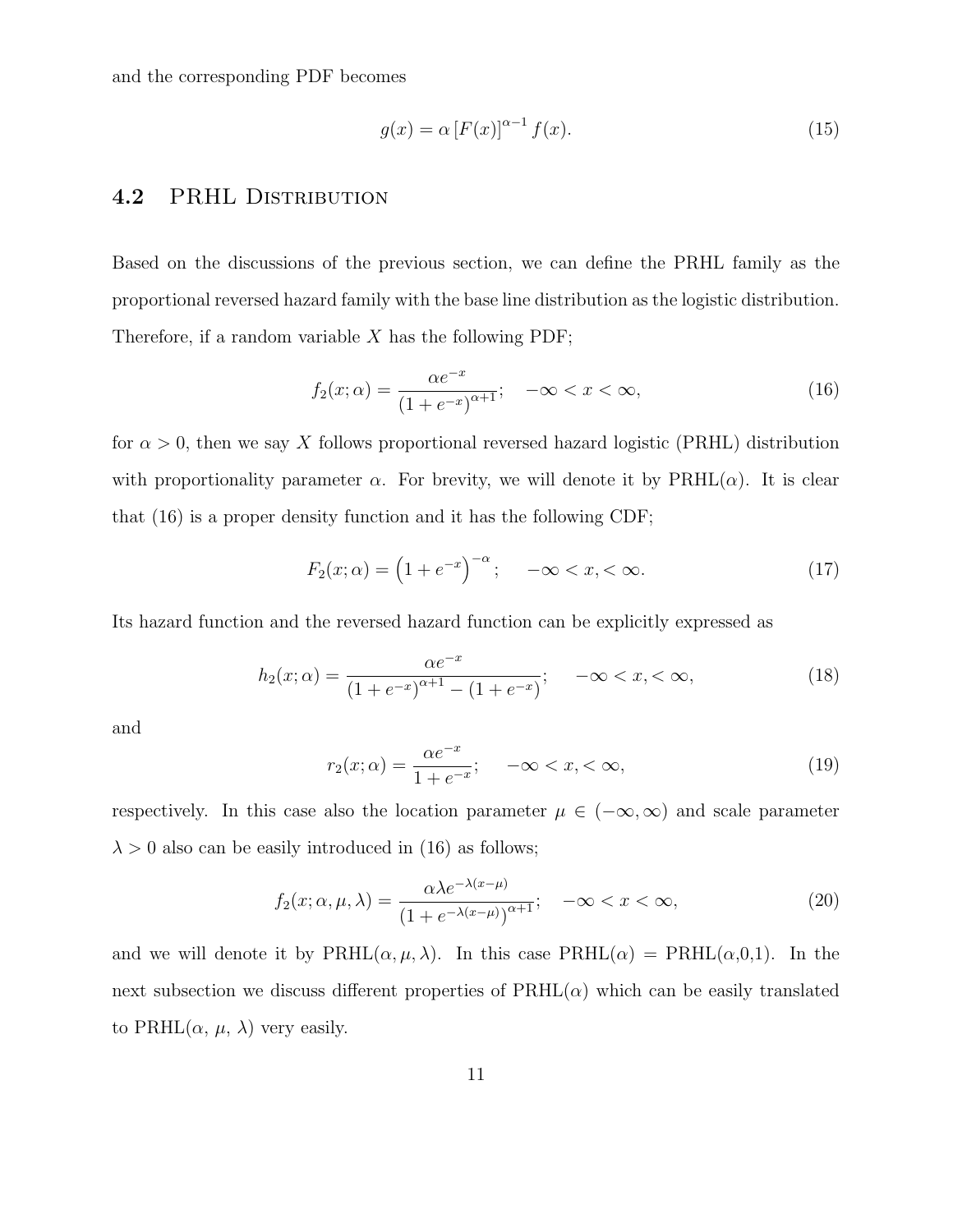#### 4.3 DIFFERENT PROPERTIES OF PRHL DISTRIBUTION

First let us look at the shapes of the density functions of  $\text{PRHL}(\alpha)$  for different values of  $\alpha$  in Figure 2. It is quite clear from the figures that the shapes of the density functions of PRHL



Figure 2: Density functions of PRHL distributions for different values of  $\alpha$ .

distributions are quite different than the skew logistic distributions. It is positively skewed for  $\alpha > 1$  and negatively skewed for  $0 < \alpha < 1$ . Because of this reason, the proportionality constant  $\alpha$  can also be termed as the skewness parameter. For  $\alpha = 1$  the PRHL distribution coincides with the standard logistic distribution and it is symmetric. The density function of PRHL( $\alpha$ ) is log-concave for all values  $\alpha$ . Therefore, it also satisfies the properties 3, 4 and 5 as described in section 3 for skew logistic distribution.

If the random variable X follows  $\text{PRHL}(\alpha)$ , then the moment generating function (MGF) of  $X$  is

$$
M_X(t) = E(e^{tX}) = \alpha \int_{\infty}^{\infty} e^{-(1-t)x} (1 + e^{-x})^{-(\alpha+1)} dx = \frac{\Gamma(1-t)\Gamma(\alpha+t)}{\Gamma(\alpha)}.
$$
 (21)

Therefore, the mean, variance and different moments can be easily obtained. The mean and variance of  $X$  can be written as

$$
E(X) = \psi(\alpha) - \psi(1), \quad Var(X) = \psi'(\alpha) + \psi'(1), \tag{22}
$$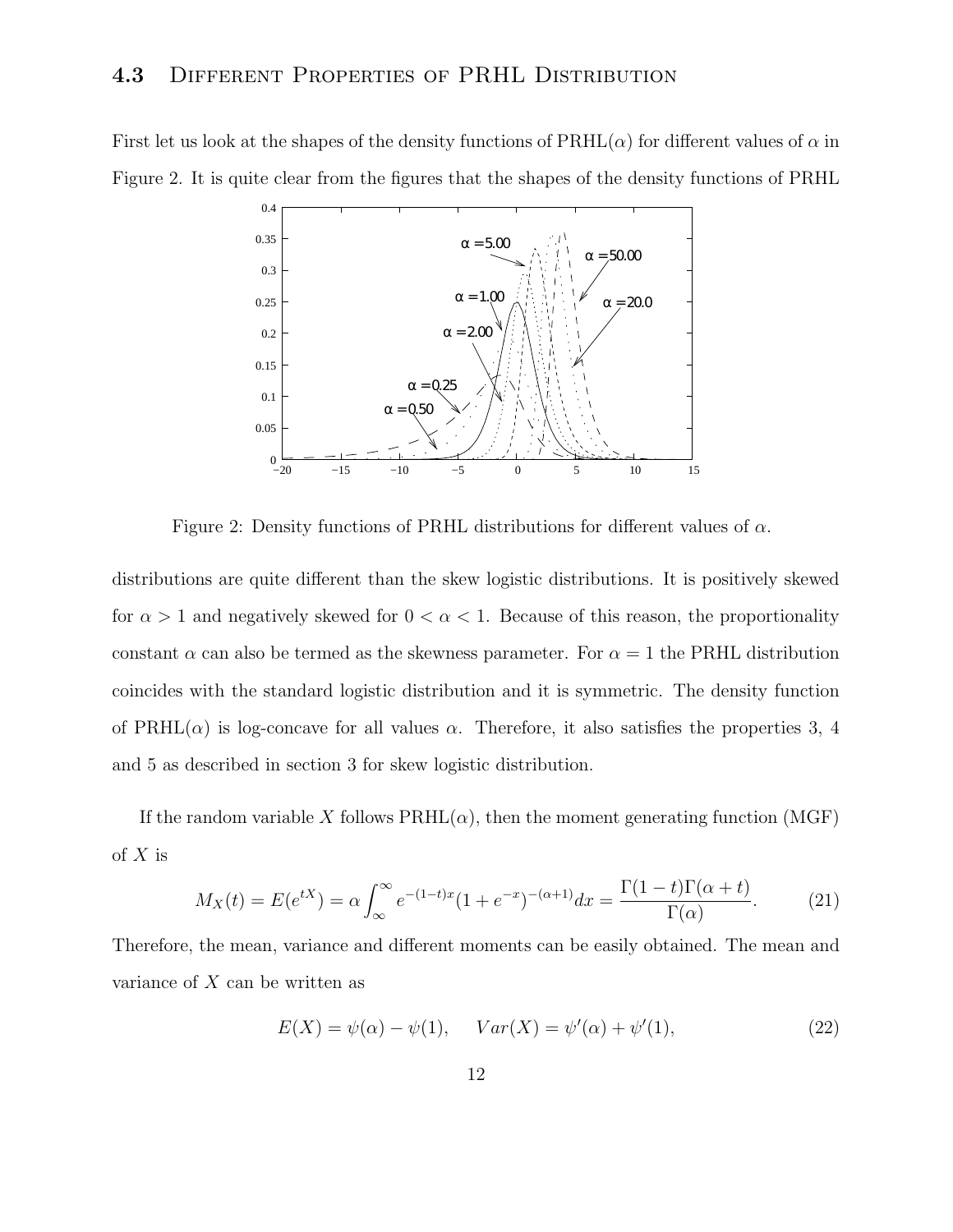here  $\psi(x) =$ d  $\frac{d}{dx}$  ln  $\Gamma(x)$  and  $\psi'(x) =$ d  $\frac{d}{dx}\psi(x)$ , known as digamma and polygamma functions respectively. The mean is an increasing function of  $\alpha$  and the variance is a decreasing function of  $\alpha$ . The mean is increasing to  $\infty$  and the variance is decreasing to  $\pi^2$ 6 as  $\alpha \longrightarrow \infty$ . The coefficient of variation is

$$
\frac{\sqrt{\psi'(\alpha) - \psi'(1)}}{\psi(\alpha) - \psi(1)}.
$$
\n(23)

The skewness and kurtosis are

$$
\frac{\psi''(\alpha) - \psi''(1)}{(\psi'(\alpha) - \psi'(1))^{\frac{3}{2}}} \quad \text{and} \quad \frac{\psi'''(\alpha) - \psi'''(1)}{(\psi'(\alpha) - \psi'(1))^2}
$$
\n(24)

respectively. The skewness varies between  $(-2.0, 1.1396)$ . Interestingly, the kurtosis has a bathtub shape, initially it decreases from 6 to 1.1479 and then it increases to 2.4. The other moments of X also can be obtained in terms of higher derivatives of  $\psi(\cdot)$ . Similarly, different L-moments also can be expressed in terms of the  $\psi$  function and its derivatives. The first three L-moments are as follows;

$$
\lambda_1 = \mu + \sigma[\psi(\alpha) - \psi(1)], \quad \lambda_2 = \sigma[\psi(2\alpha) - \psi(\alpha)], \quad \lambda_3 = \sigma[2\psi(3\alpha) - 3\psi(2\alpha) + \psi(\alpha)]. \tag{25}
$$

The PRHL distribution is unimodal with mode at  $ln(\alpha + 1)$ . It has the median at  $-\ln(2^{\frac{1}{\alpha}}-1)$ . The mean, median and mode are all non-linear functions of  $\alpha$  and as  $\alpha$  tends to  $\infty$  all of them tend to  $\infty$ . In this respect the PRHL distribution is quite different than the SL distribution. It is observed that as  $\alpha \longrightarrow \infty$ , (mean - mode)  $\longrightarrow$  Euler's constant  $\approx$ 0.5772 and (median - mode)  $\longrightarrow$  - ln(ln 2). The survival function at the median is always 0.5. The survival function at the mean is  $1 - \left(1 + e^{\psi(1) - \psi(\alpha)}\right)^{-\alpha}$ , which is a decreasing function of  $\alpha$  and the survival function at the mode is  $1 - \left(\frac{\alpha + 1}{n}\right)$  $\alpha + 2$  $\int_{0}^{\alpha}$ , which is an increasing function of  $\alpha$  and it increases to  $(1-e^{-1})$ .

The PRHL distribution can be seen as the exponential mixture of the extreme value distributions. It can be written as a difference of two log-gamma distributions. Moreover, it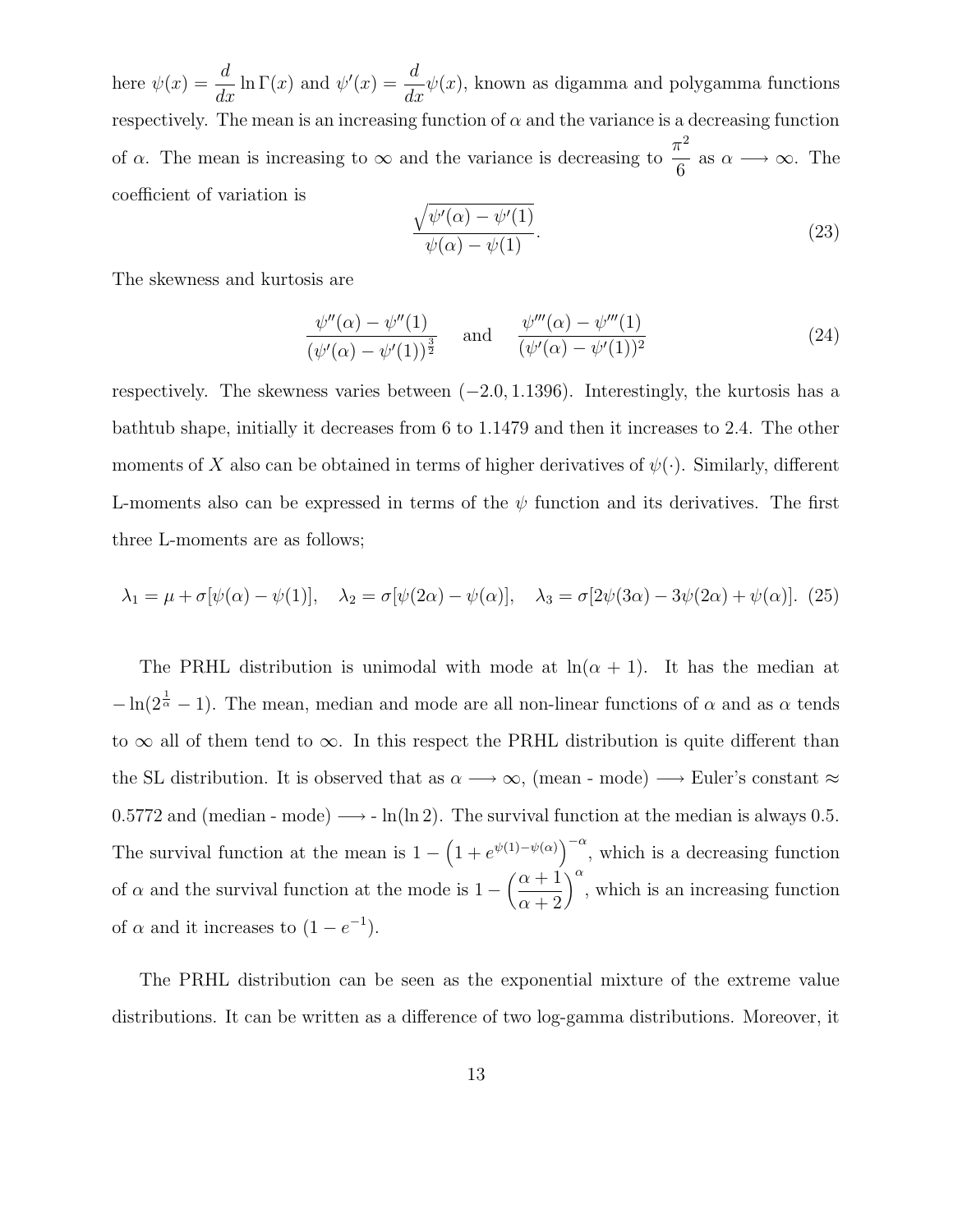can also be written as the ratio of beta distributions of first kind, see Olapade [10] for details. It may be mentioned that the distribution of the sum of i.i.d. PRHL random variables can be obtained from the product of beta distributions.

#### 4.4 DISTRIBUTION OF THE EXTREME VALUES

In this subsection we provide some results regarding the distribution of the extreme values of the i.i.d. PRHL random variables. The following theorem shows that the distribution of the maximum of n independent PRHL random variables also follows PRHL distribution. It immediately shows that the model can be used to represent a parallel system.

THEOREM 2: If  $X_1 \ldots, X_n$  are independent random variables and  $X_i \sim \text{PRHL}(\alpha_i)$ , then  $X_{(n)} = \max\{X_1, \ldots, X_n\} \sim \text{PRHL}(\sum^{n}$  $i=1$  $\alpha_i$ ).

The following theorem provides a characterization of the PRHL distribution in terms of the maximum. The proof is quite simple and therefore it is omitted.

THEOREM 3: Suppose  $X_1, \ldots, X_n$  are i.i.d. random variables. Then the  $X_i$  s are PRHL random variables iff  $X_{(n)} = \max\{X_1, \ldots, X_n\}$  is also a PRHL random variable.

It is possible to provide the limiting distribution of the maximum and minimum order statistics. It is observed that after proper normalization, the distributions of the maximum and minimum of  $n$  *i.i.d.* PRHL random variables tend to the extreme value distributions of Type I (Gumbel type). The results can be stated as follows.

THEOREM 4: Suppose  $X_1, \ldots, X_n$  are *i.i.d.* random variables and  $X_i \sim \text{PRHL}(\alpha)$ , then for all  $-\infty < x < \infty$ , and  $b_n = \ln n + \ln \alpha$ ,

$$
\lim_{n \to \infty} P(X_{(n)} - b_n \le x) = e^{-e^{-x}}.
$$
\n(26)

THEOREM 5: Suppose  $X_1, \ldots, X_n$  are *i.i.d.* random variables and  $X_i \sim \text{PRHL}(\alpha)$ , then for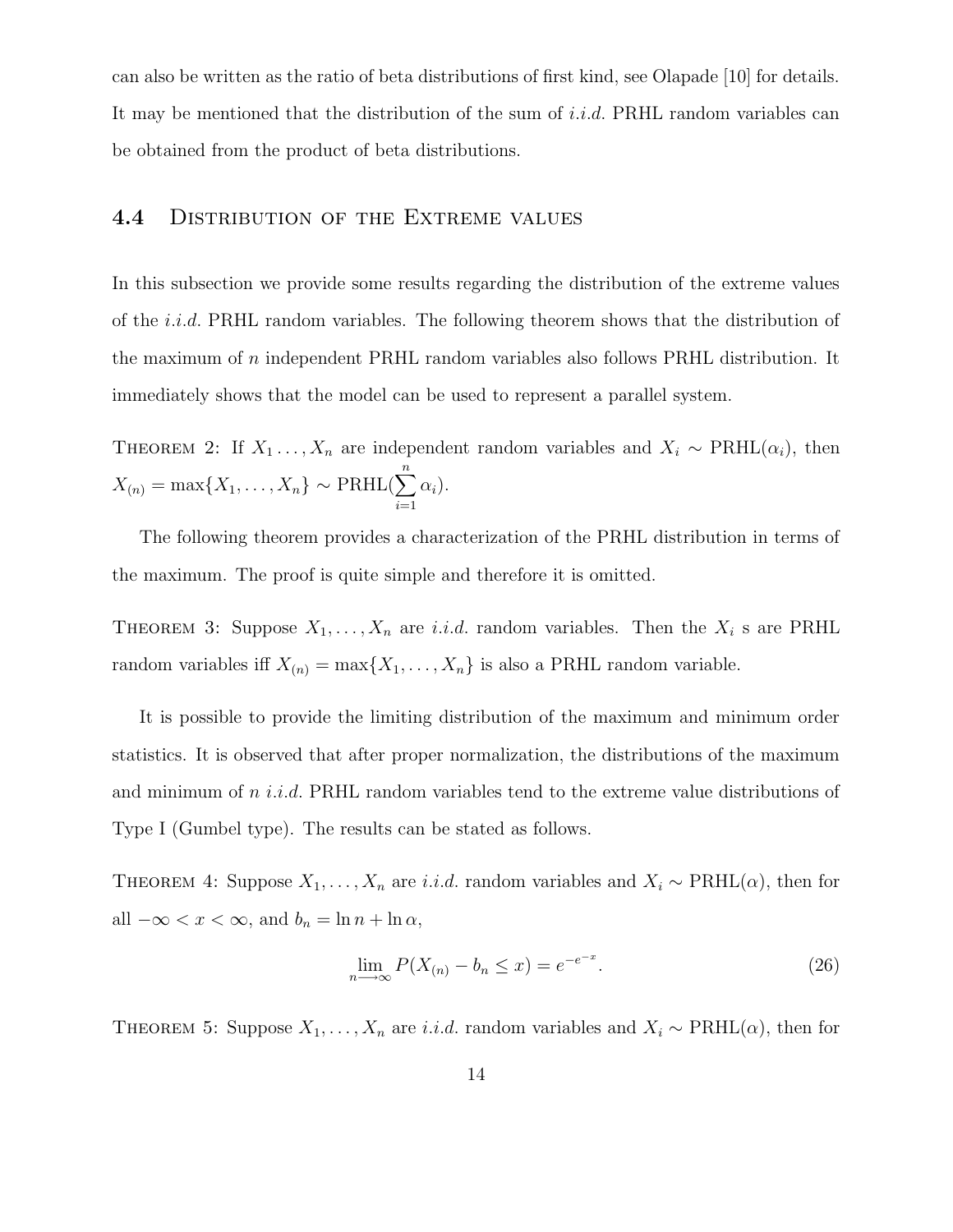all  $-\infty < x < \infty$ , and  $c_n = -$ 1  $\alpha$  $\ln n,$  $\lim_{n \to \infty} P(X_{(1)} - c_n \leq x) = 1 - e^{-e^{\alpha x}}$ . (27)

### 5 Estimation

In this section we consider the estimation of the unknown parameters for both the distribution functions. First let us consider the skew logistic distribution.

#### 5.1 SKEW LOGISTIC DISTRIBUTION:

Suppose it is assumed that we have a sample of size n, say  $\{x_1, \ldots, x_n\}$ , from a skew logistic distribution. Let us assume at the beginning that the location and scale parameters are known and we want to estimate only the skewness parameter  $\alpha$ . Therefore, with out loss of generality we can assume that  $\{x_1, \ldots, x_n\}$  are from  $SL(\alpha)$ . The maximum likelihood estimate (MLE) of  $\alpha$  can be obtained by solving the following normal equation;

$$
\sum_{i=1}^{n} \frac{x_i e^{-\alpha x_i}}{1 + e^{-\alpha x_i}} = 0.
$$
\n(28)

Therefore, the normal equation (28) clearly does not have a solution if all the  $x_i \geq 0$  or if all the  $x_i \leq 0$ . If all the  $x_i > 0$  or all the  $x_i < 0$ , then it can be shown that the likelihood function is an increasing of  $|\alpha|$  and therefore the MLE of  $\alpha$  does not exist. When the MLE exists, it can be obtained by solving the non-linear equation (28). For each  $\alpha$  and n, there is a positive probability that all  $x_i > 0$  or all  $x_i < 0$ . In Table 1 the probabilities of the non-existence of the MLE for different values of  $\alpha$  and  $n$  are provided. It is observed that for  $\alpha = 10$ , even when the sample size is 20, there is a more than 50% chance that the MLE of  $\alpha$  will not exist. The probability increases as the shape parameter increases.

When all the three parameters are unknown, then the MLEs can be obtained by solving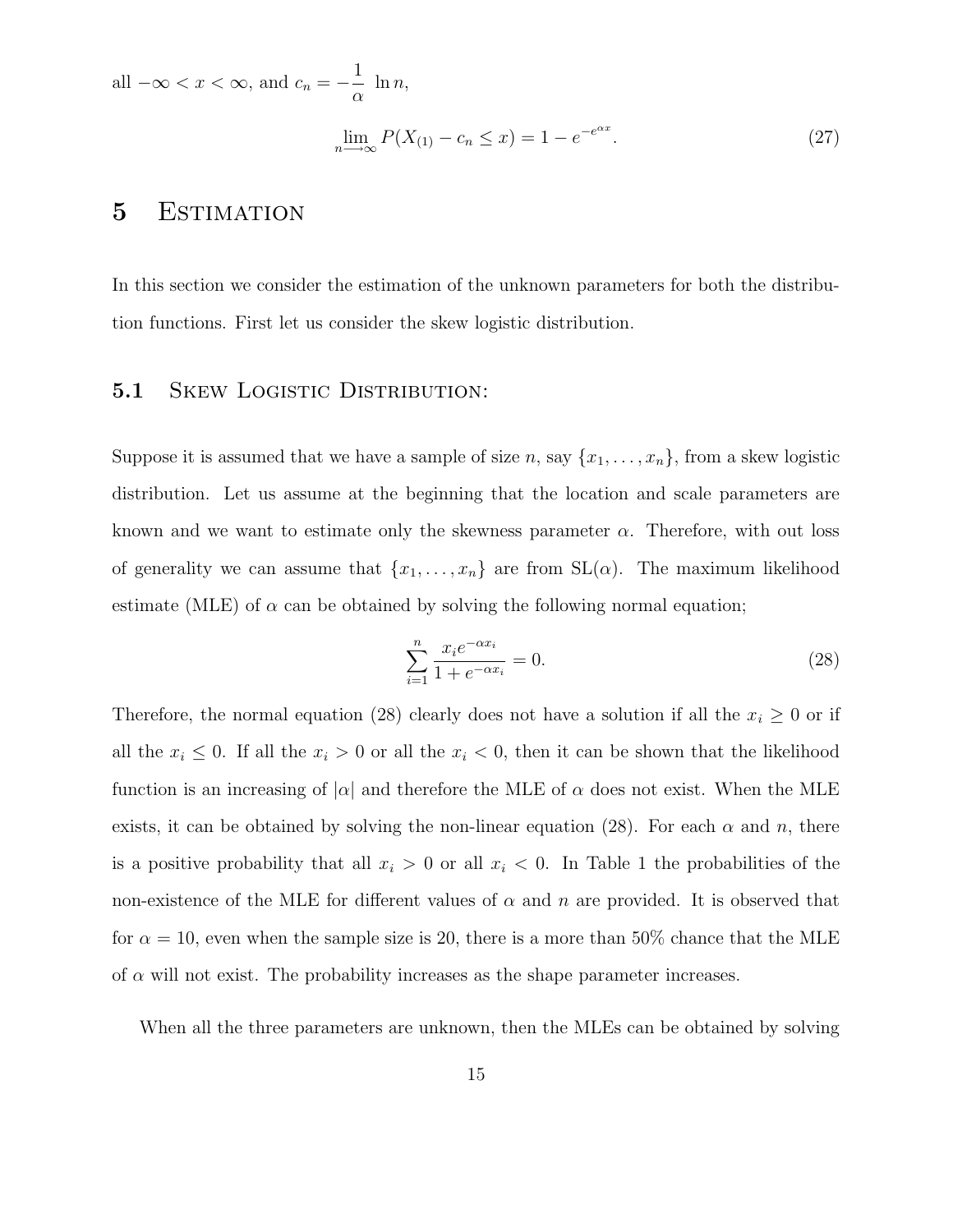|                 | 0.0   | 2.0 | 4.0                     | 6.0                                                              | 8.0   | 10.0  |
|-----------------|-------|-----|-------------------------|------------------------------------------------------------------|-------|-------|
| $n\downarrow$   |       |     |                         |                                                                  |       |       |
| $5\overline{)}$ | 0.031 |     |                         | $\mid$ 0.444 $\mid$ 0.659 $\mid$ 0.734 $\mid$ 0.815 $\mid$ 0.859 |       |       |
| 10              | 0.001 |     |                         | $0.197 \mid 0.434 \mid 0.539 \mid 0.665 \mid 0.737$              |       |       |
| 15              | 0.000 |     |                         | $0.087 \mid 0.286 \mid 0.395 \mid 0.542$                         |       | 0.633 |
| 20              | 0.000 |     | $0.039 \mid 0.189 \mid$ | 0.290                                                            | 0.442 | 0.544 |

Table 1: The probability that all the  $x_i > 0$  for different  $\alpha$  and  $n$  are presented

the non-linear equations with three unknowns. Of course the problem becomes more complex in this situation and the non-existence of the MLEs naturally persists. Very recently, Sartori [12] suggested a bias prevention of the MLEs for skew normal and skew-t distributions. The method proposed by Sartori can be used here to provide bias corrected MLEs of the unknown parameters, it is not pursued here.

#### 5.2 PRHL DISTRIBUTION

Now suppose  $\{x_1, \ldots, x_n\}$  is a random sample from PRHL distribution. First let us assume that the location and scale parameters are known and we are interested only estimating  $\alpha$ . We are assuming  $\mu = 0$  and  $\lambda = 1$ , without loss of generality. In this case we make the simple transformation

$$
Y_i = -\ln(1 + e^{-X_i}), \quad \text{for} \quad i = 1, ..., n,
$$
 (29)

and then  $Y_i$  has the following exponential density function

$$
f_Y(y) = \alpha e^{-\alpha y}, \quad \text{for} \quad 0 < y < \infty. \tag{30}
$$

Therefore, the MLE of  $\alpha$  always exists in this case and all the standard results on statistical inferences for exponential distribution function can be used here.

Now let us consider the case when all the three parameters are unknown. In this case Zelterman [13] showed that the MLEs of  $\alpha$ ,  $\lambda$ ,  $\mu$  do not exist. The method of moment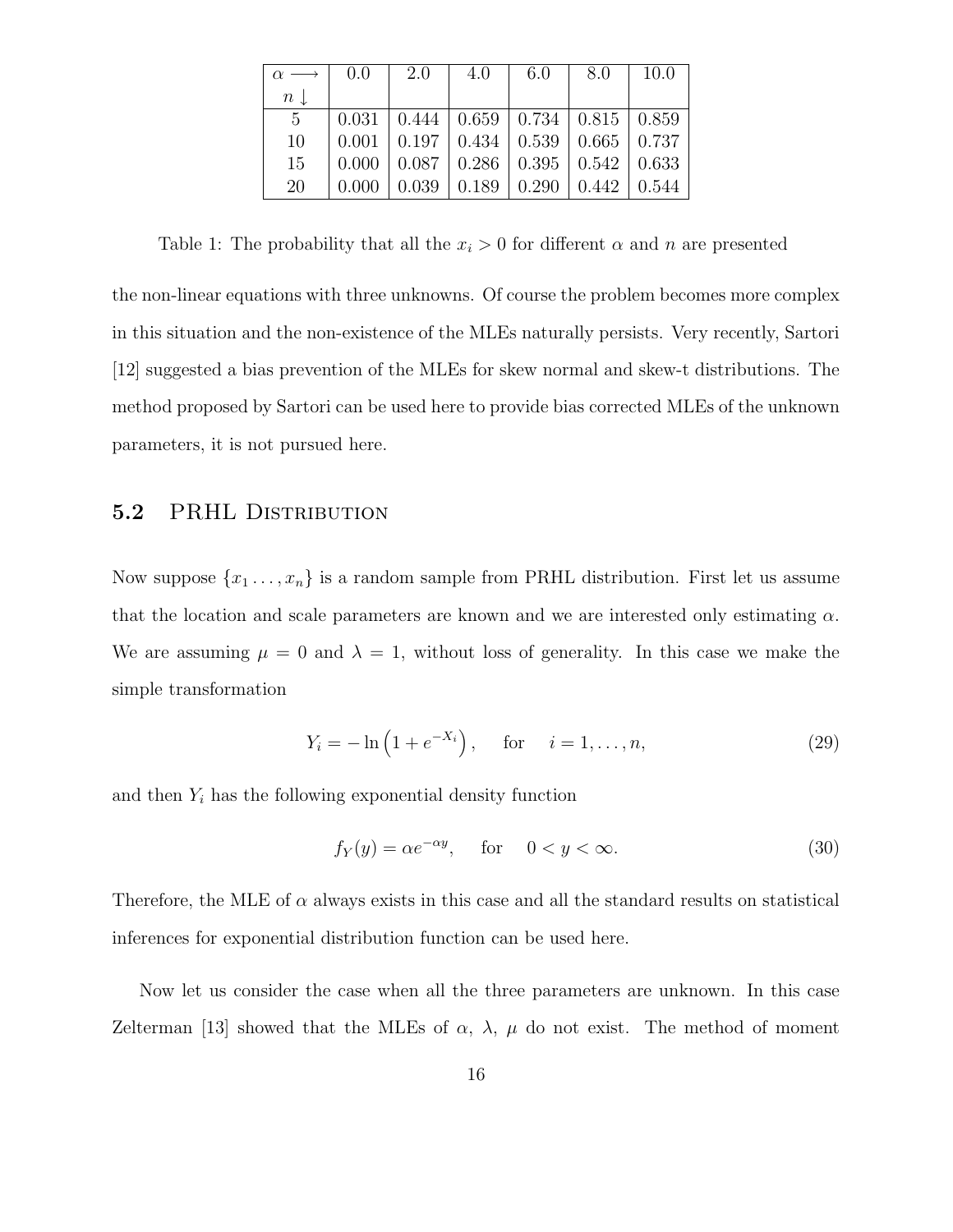estimators (MMEs) exist if and only if the sample skewness is between -2 and 1.1396 (the theoretical range of the population skewness). When the MMEs exist, they can be obtained by solving the three non-linear equations. The linear combinations of order statistics estimators namely the L-moment estimators (LMEs) as suggested by Hosking [8] can be applied here. Unlike the MMEs, the LMEs always exist. Note that, the computations of the MMEs or LMEs are quite involved when all the three parameters are unknown. We are suggesting the following alternative mainly for data analysis purposes. Although the MLEs of  $\alpha$ ,  $\lambda$ ,  $\mu$  do not exist if all of them are unknown, but the MLEs of  $\alpha$  and  $\lambda$  exist, if  $\mu$  is known. Therefore, for data analysis purposes, we suggest replacing the location parameter  $\mu$  by the sample median and then obtain the MLEs of  $\alpha$  and  $\lambda$  based on the transformed data.

## 6 Data Analysis

In this section we present the analysis of one real data set for illustrative purposes. It is a strength data originally considered by Badar and Priest [4]. The data represent the strength measured in GPA, for single carbon fibers and impregnated 1000-carbon fiber tows. Single fibers were tested under tension at gauge lengths of 1, 10, 20 and 50 mm. Impregnated tows of 1000 fibers were tested at gauge lengths of 20, 50, 150 and 300 mm. For illustrative purposes we are considering the single fibers data set of 10 mm in gauge lengths with sample size 63. The data are presented below.

DATA SET: 1.901, 2.132, 2.203, 2.228, 2.257, 2.350, 2.361, 2.396, 2.397, 2.445, 2.454, 2.474, 2.518, 2.522, 2.525, 2.532, 2.575, 2.614, 2.616, 2.618, 2.624, 2.659, 2.675, 2.738, 2.740, 2.856, 2.917, 2.928, 2.937, 2.937, 2.977, 2.996, 3.030, 3.125, 3.139, 3.145, 3.220, 3.223, 3.235, 3.243, 3.264, 3.272, 3.294, 3.332, 3.346, 3.377, 3.408, 3.435, 3.493, 3.501, 3.537, 3.554, 3.562, 3.628, 3.852, 3.871, 3.886, 3.971, 4.024, 4.027, 4.225, 4.395, 5.020.

The sample mean, variance and skewness are 3.0593, 0.3855 and 0.6278 respectively. First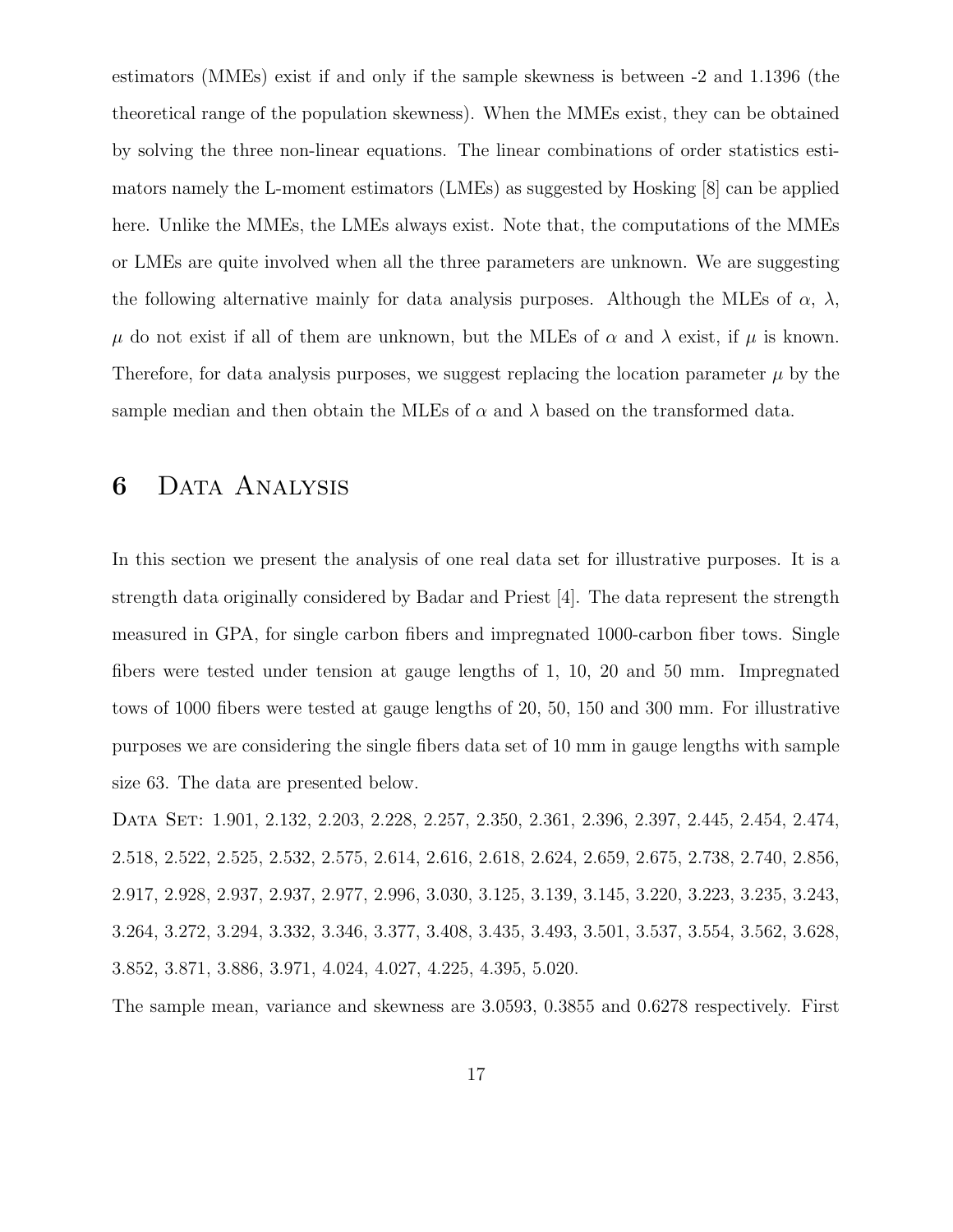we try to fit the skew logistic distribution (12). We need to estimate three parameters. Since the skewness is independent of the location and scale parameters, we obtain the MME of  $\alpha$ by equating the sample skewness with the population skewness. The MME of  $\alpha$  is 0.5799 and then we obtain the MMEs of  $\lambda$  and  $\mu$  as 2.6846 and 2.7818 respectively. Using 0.5799, 2.6846 and 2.7818 as the initial guesses of  $\alpha$ ,  $\lambda$ ,  $\mu$ , and using optimization routine of Press *et al.* [11], we obtain the MLEs of  $\alpha$ ,  $\lambda$  and  $\mu$  as 0.5400, 2.6800 and 2.7740, respectively.

Next we try to fit the three-parameter PRHL distribution (20) to the data. It is well known, see Zelterman [13], that the MLEs do not exist in this case. Although, the MLEs do not exist, but the MMEs exist as the sample skewness is  $0.6278 \in (-2.0, 1.1396)$ . The MMEs can be obtained by solving three non-linear equations and they are 1.5398, 2.5913 and 2.8084 for  $\alpha$ ,  $\lambda$  and  $\mu$  respectively. The LMEs also can be obtained by solving three non-linear equations, and they are 3.2761, 2.2192 and 2.3339 for  $\alpha$ ,  $\lambda$  and  $\mu$  respectively.

Now we would like to see how well the skew logistic and PRHL distributions with different parameter sets fit the data. We have plotted the density functions of (i) SL(0.5799,2.6846,2.7818), (ii) SL(0.5400, 2.6800, 2.7740), (iii) PRHL(1.5398.2.5913,2.8084) and (iv) PRHL(3.2761,2.2192,2.3369) along with the histogram of the data in Figure 3. Note



Figure 3: Fitted density functions and the histogram of the data.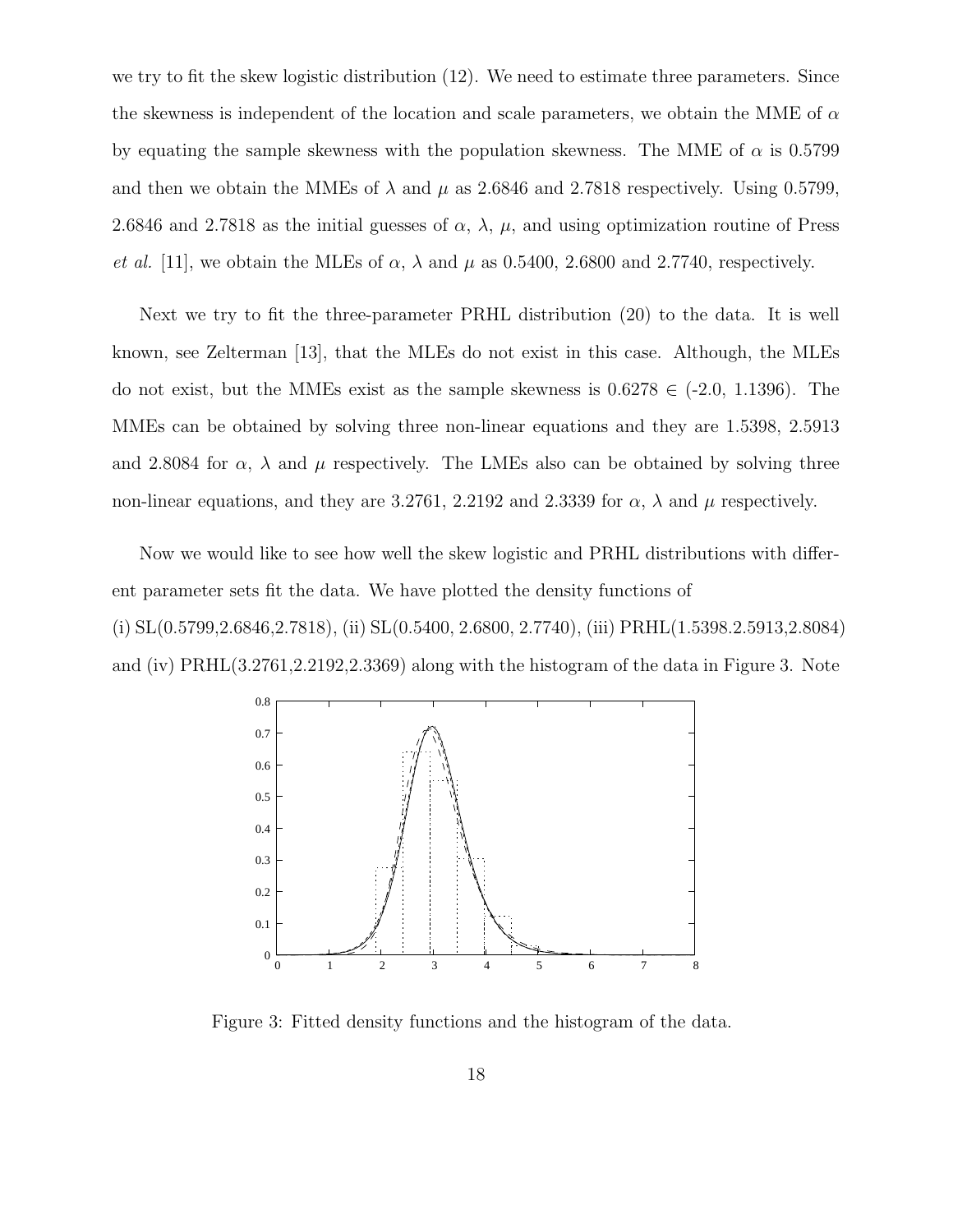that (i) and (ii) represent the skew logistic distributions when the parameters are obtained using MMEs and MLEs respectively. Similarly, (iii) and (iv) represent the PRHL distributions when the parameters are obtained using MMEs and LMEs respectively.

The first three density functions are almost identical and it is not possible to distinguish them. But (iv) is slightly different than the other three. It is quite interesting that although we are fitting two different types of distributions, namely skew logistic and PRHL models, with different sets of parameter values, but the fitted density functions are quite similar. We have computed the Kolmogorov-Smirnov (K-S) distances of the fitted distribution functions and the empirical distribution function (EDF). It is observed that the for the first three distribution functions, the K-S distances match up to two decimal places. Because of that we just report the K-S distances of (iii) and (iv) and they are 0.1075, 0.0844 with the corresponding p-values 0.4607 and 0.7603 respectively. Therefore, based on the K-S distance, (iv) provides the best fit.

We also obtain the MLEs of  $\alpha$  and  $\lambda$  assuming the location parameter to be known as the sample median, namely 2.996. In this case the MLEs of  $\alpha$  and  $\lambda$  are 1.1240 and 2.7449 respectively. We denote this PRHL(1.1240,2.7449,2.9960) as (v). It is observed that the K-S distance between (v) and the EDF is 0.1135 and the corresponding p-value is 0.3653.

For comparison purposes, we also obtain the observed and the expected frequencies, the corresponding  $\chi^2$  values, based on (iii), (iv) and (v). They are presented in Table 2. From the  $\chi^2$  values and also from the K-S distances, it is observed that the PRHL distribution with the parameters estimated by the LMEs provides the best fit. It supports Hosking's observations that LMEs often provide better fit than the MMEs. Moreover, the PRHL distribution with the corresponding parameters estimated by the MLEs (replacing the location parameter by the sample median) may be used for practical purposes to avoid three dimensional optimization.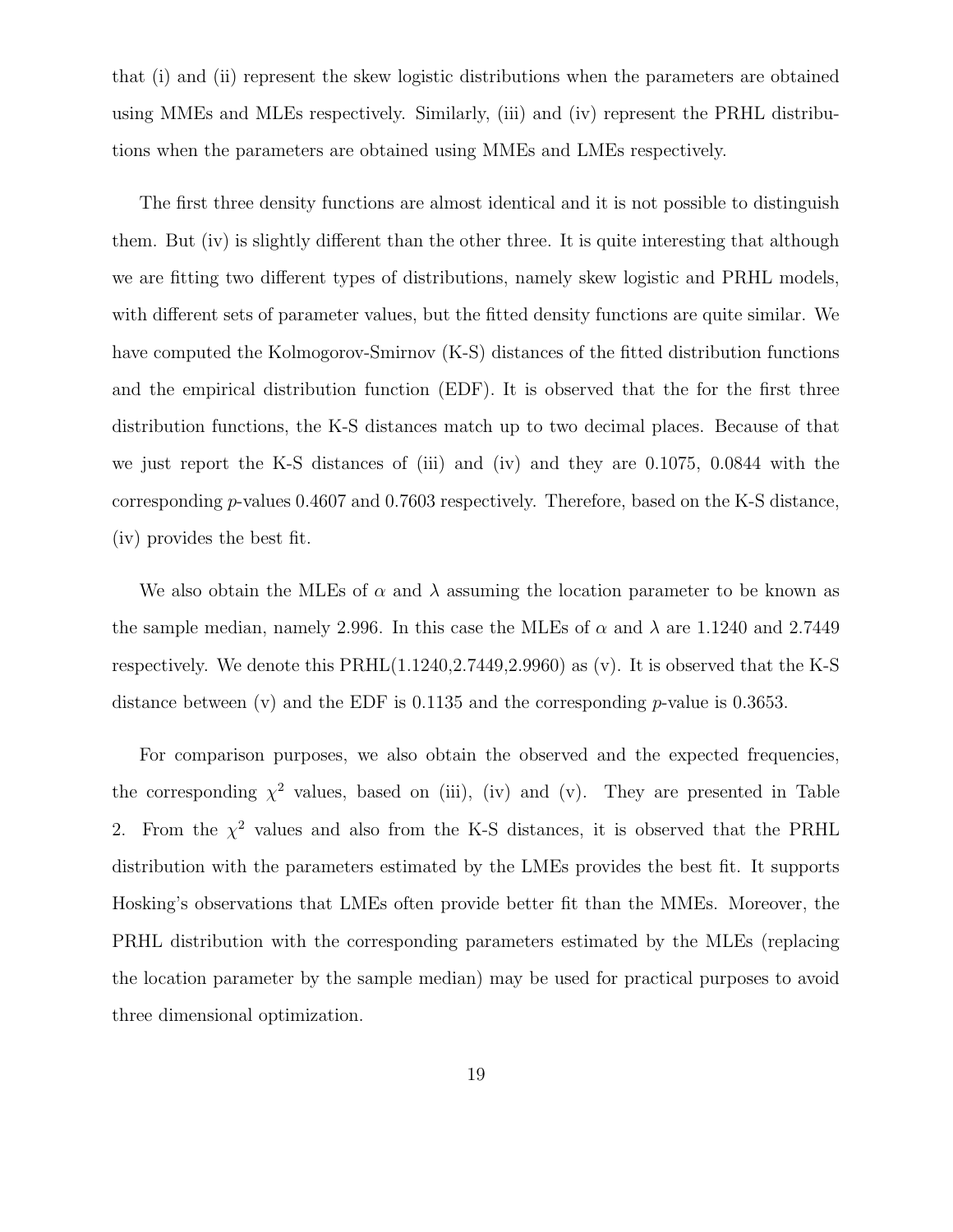| Class       | Observed  | Expected         | Expected         | Expected         |
|-------------|-----------|------------------|------------------|------------------|
| Intervals   | Frequency | Frequency (iii)  | Frequency (iv)   | Frequency $(v)$  |
| $\leq 2.5$  | 12        | 10.40            | 11.15            | 10.55            |
| $2.5 - 3.0$ | 20        | 19.91            | 20.86            | 18.53            |
| $3.0 - 3.5$ | 17        | 19.39            | 17.59            | 19.91            |
| $3.5 - 4.0$ |           | 9.12             | 8.51             | 9.79             |
| > 4.0       | 5         | 4.18             | 4.89             | 4.21             |
|             |           |                  |                  |                  |
|             |           | $\chi^2 = 0.705$ | $\chi^2 = 0.151$ | $\chi^2 = 0.949$ |

Table 2: The observed and the expected frequencies of the three fitted PRHL distribution functions and the corresponding  $\chi^2$  values are presented.

### 7 Conclusions

In this paper we have considered two different generalizations of the symmetric logistic distribution, namely skew logistic distribution and PRHL distribution. The skew logistic distribution has been obtained using the idea of Azzalini and the base distribution as the logistic distribution instead of normal distribution. Since the standard logistic distribution has heavier tails than the standard normal distribution, therefore, it is expected, see Azzalini [2], that the skew logistic distribution has heavier tails than the skew normal distribution. It is observed that the range of the skewness of the skew logistic distribution is more than the skew normal distribution. Many properties of the skew logistic distribution and the skew normal distribution are quite similar. It can be used to model for both positively and negatively skewed data. But we feel, since the distribution function is not in a compact form it will be very difficult to use in practice if the data are censored.

The second generalization, namely the PRHL distribution, has been obtained as a proportional reversed hazard distribution using the logistic distribution as the base line distribution. It is observed that the PRHL distribution is unimodal and it can be used to model both left an right skewed data. Since the distribution function is in compact form, it can be used more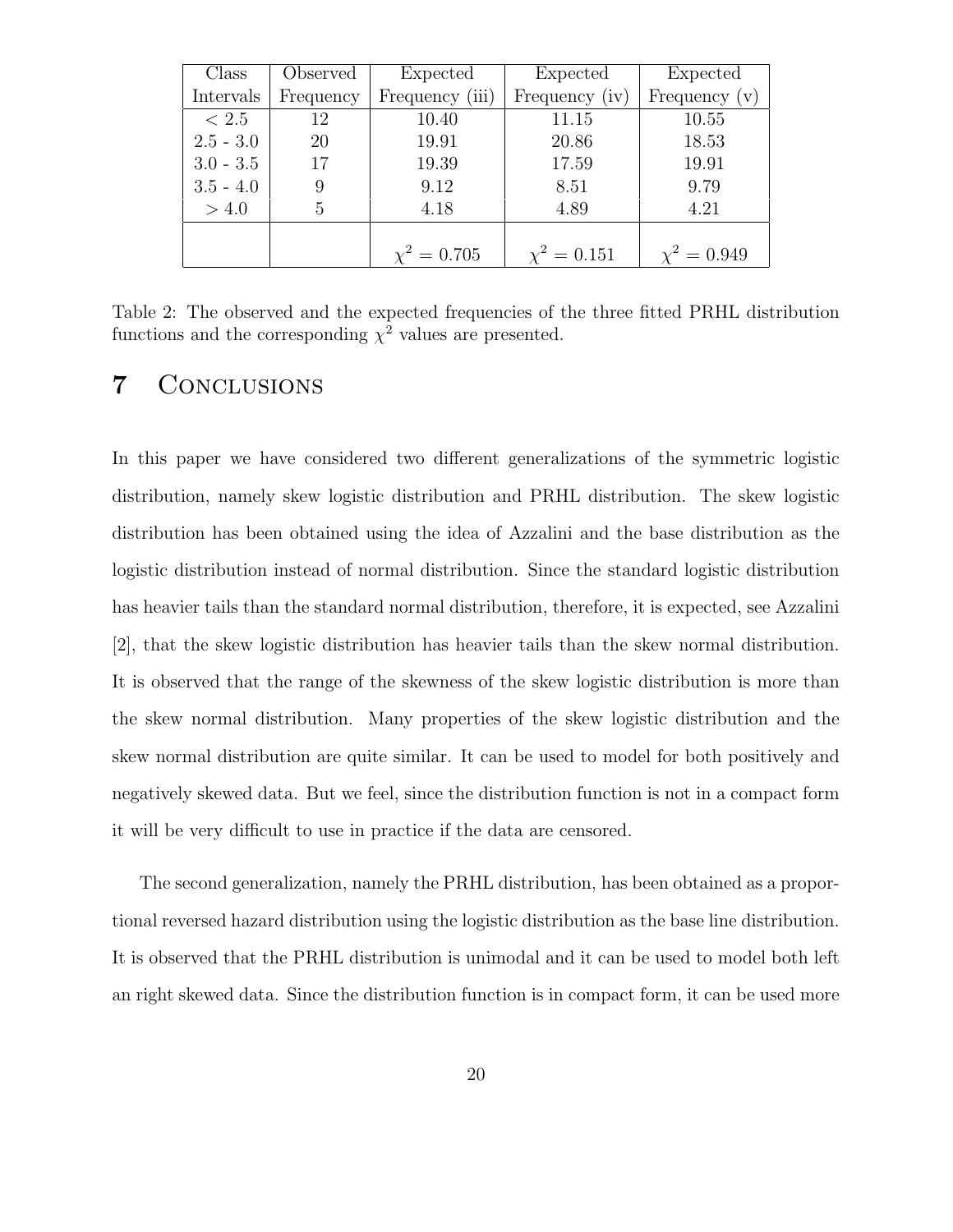conveniently than the skew logistic distribution to model censored data. In this paper we did not study the properties of the different estimators and their performances. Extensive simulations are needed for this purpose. The work is in progress and it will be reported later.

Note that, we had defined the proportional reversed hazard family and along the same line we can define the proportional hazard family also. It may be mentioned that if the random variable X belongs to the PRHL family, then  $-X$  belongs to the proportional hazard logistic (PHL) family. Therefore, all the properties of the PHL family can be easily obtained from the PRHL family. Another generalization of the logistic distribution can be easily thought of from the various formulations of the PRHL distribution. For example if  $Y_1$  and  $Y_2$  are two independent gamma random variables both having scale parameter 1 and shape parameter as  $\alpha$  and  $\beta$  respectively, then the PDF of  $X = \ln Y_1 - \ln Y_2$  becomes;

$$
f_X(x) = \frac{1}{B(\alpha, \beta)} \frac{e^{-\beta x}}{(1 + e^{-x})^{\alpha + \beta}}.
$$
\n(31)

Clearly (31) will have more flexibility than the  $\text{PRHL}(\alpha)$  model. Similarly, if U has a Beta $(\alpha,$ β) distribution with first kind, then the density function of  $X = \ln \frac{U}{1}$  $1-U$ is also same as (31). Moreover, if U follows Beta<sub>2</sub>( $\alpha$ ,  $\beta$ ), then  $-\ln U$  has also the same density function as (31). Finally we should mention that although we have studied the properties of skew logistic distribution and PRHL distribution only, but many properties are valid not only for logistic base distributions but for larger class of symmetric distributions, for example  $t$ , Laplace, Cauchy etc.

#### Acknowledgements

The authors would like to thank the reviewer for some constructive comments which had improved the earlier version of the paper. Part of the work of the second author is supported by a grant from the Department of Science and Technology, Government of India.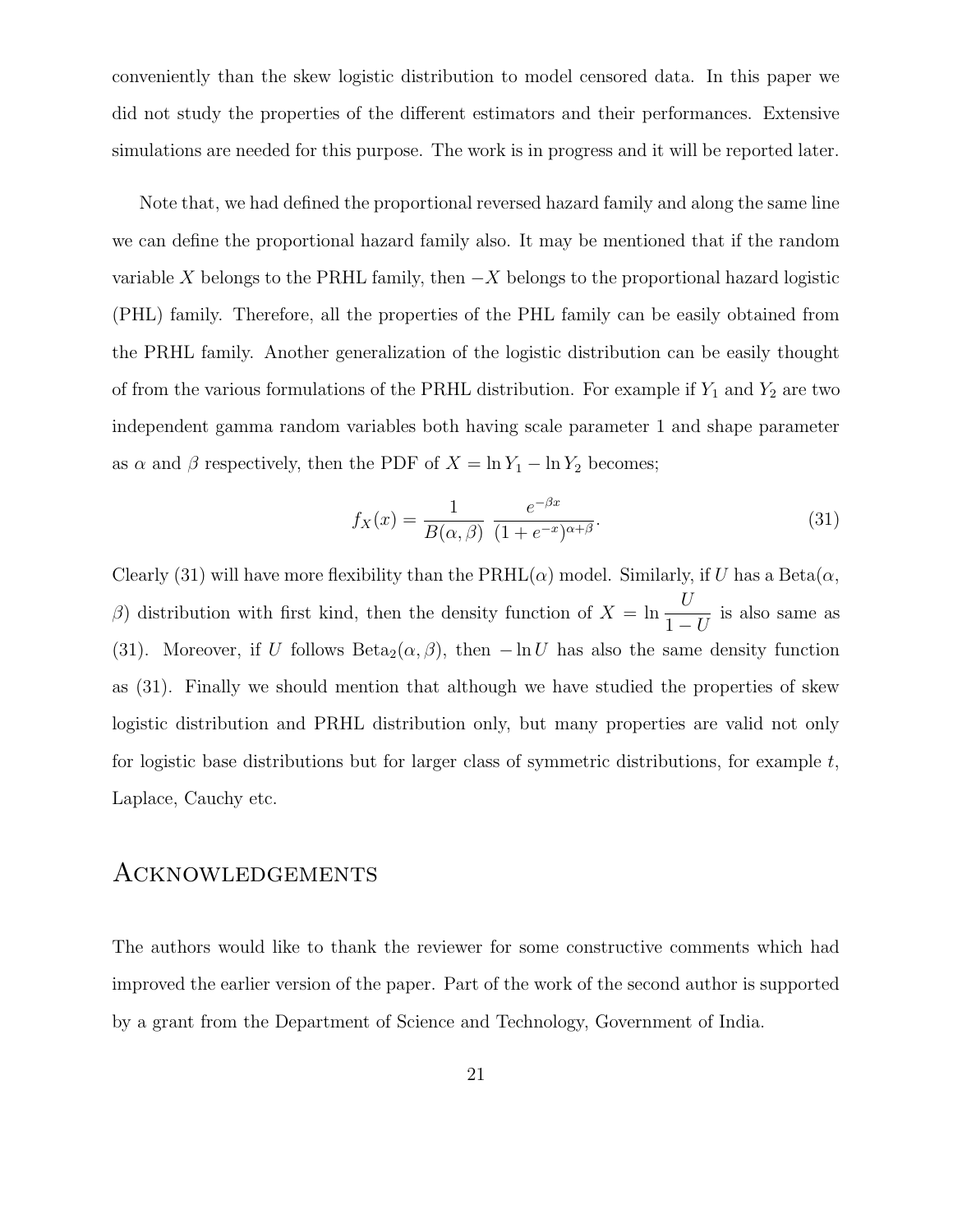## References

- [1] Ahuja, J. C. and Nash, S. W. (1967), "The generalized Gompertz-Verhulst family of distributions", Sankhya, Ser. A., vol. 29, 141 - 156.
- [2] Azzalini, A. (1985), "A class of distributions which includes the normal ones", Scandinavian Journal of Statistics, vol. 12, 171-178.
- [3] Arnold, B.C., Beaver, R.J., Groeneveld, R.A. and Meeker, W.Q. (1993), "The non truncated marginal of truncated bivariate normal distribution", Psychometrika, vol. 58, 471-488.
- [4] Badar, M.G. and Priest, A.M. (1982), "Statistical aspects of fiber and bundle strength in hybrid composites", Progress in Science and Engineering Composites, Hayashi, T., Kawata, K. and Umekawa, S. (eds.), ICCM-IV, Tokyo, 1129-1136.
- [5] Balakrishnan, N. (1992), Handbook of Logistic Distribution, Dekker, New York.
- [6] Balakrishnan, N. and Leung, M.Y. (1988), "Means, variances and covariances of order statistics, BLUE's for the Type-I generalized logistic distribution, and some applications", Communications in Statistics - Simulation and Computation, vol. 17, 1, 51 - 84.
- [7] Genton, M.G. (2004), Skew-Elliptical Distribution and their Application: A Journey Beyond Normality, Chapman & Hall/ CRC, Boca Raton.
- [8] Hosking, J. R. M. (1990), "L-moments: analysis and estimation of distributions using linear combinations of order statistics", Journal of the Royal Statistical Society, Series B, 52, 105-124.
- [9] Johnson, N.L., Kotz, S. and Balakrishnan, N. (1995), Continuous Univariate Distributions, vol. 2, 2-nd edition, Wiley and Sons, New York.